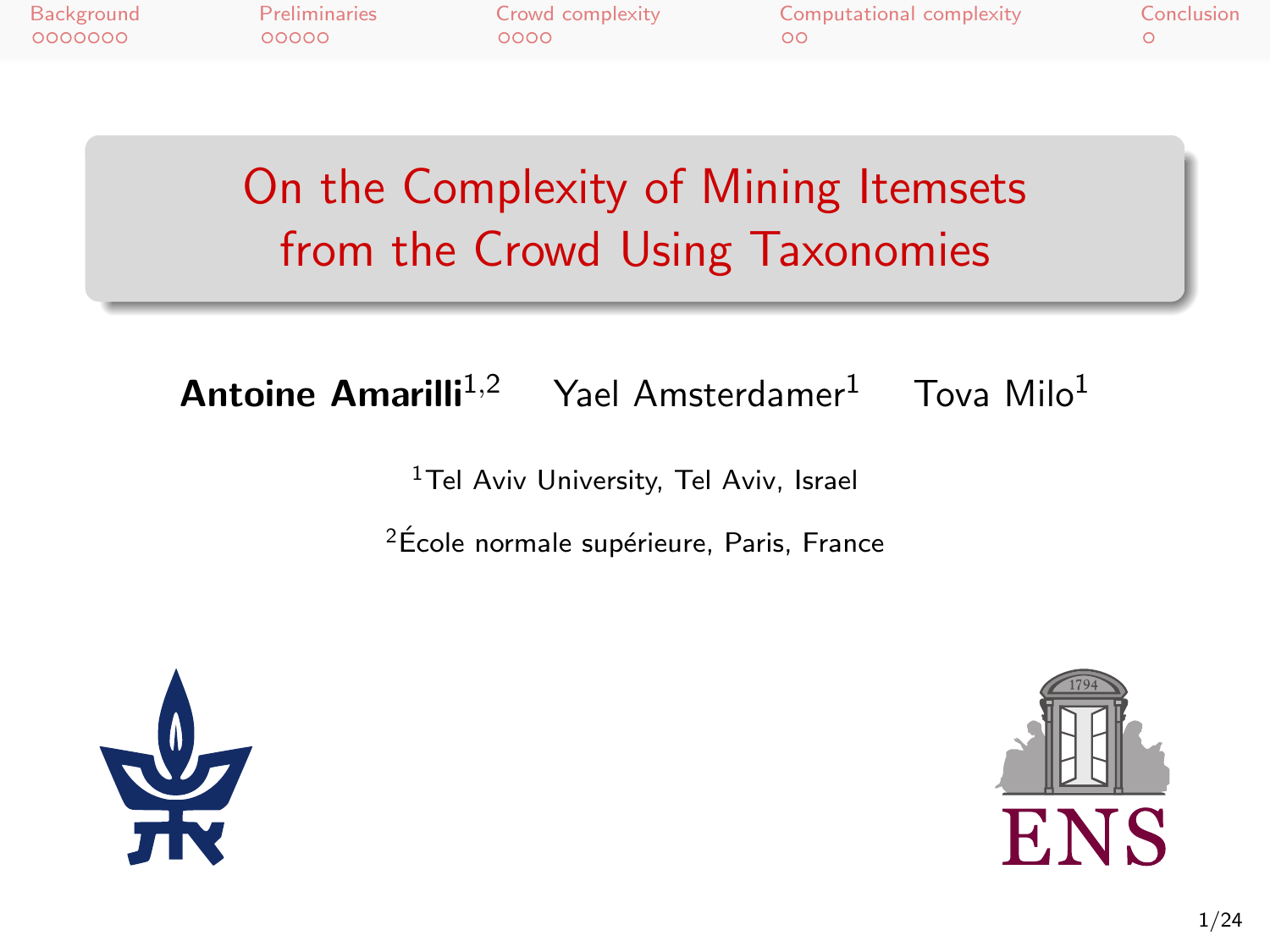| Background<br>$\bullet$ 000000 | <b>Preliminaries</b><br>00000 | Crowd complexity<br>0000 | Computational complexity | Conclusion |
|--------------------------------|-------------------------------|--------------------------|--------------------------|------------|
| Data mining                    |                               |                          |                          |            |

Data mining – discovering interesting patterns in large databases Database – a (multi)set of transactions Transaction  $-$  a set of items (aka. an itemset)

A simple kind of pattern to identify are frequent itemsets.

```
D = \{{beer, diapers},
       {beer, bread, butter},{beer, bread, diapers},
       {salad, tomato}
    }
```
- An itemset is frequent if it occurs in at least  $\Theta = 50\%$ of transactions.
- ${s$ alad} is not frequent.
- <span id="page-1-0"></span>• {beer, diapers} is frequent. Thus, {beer} is also frequent.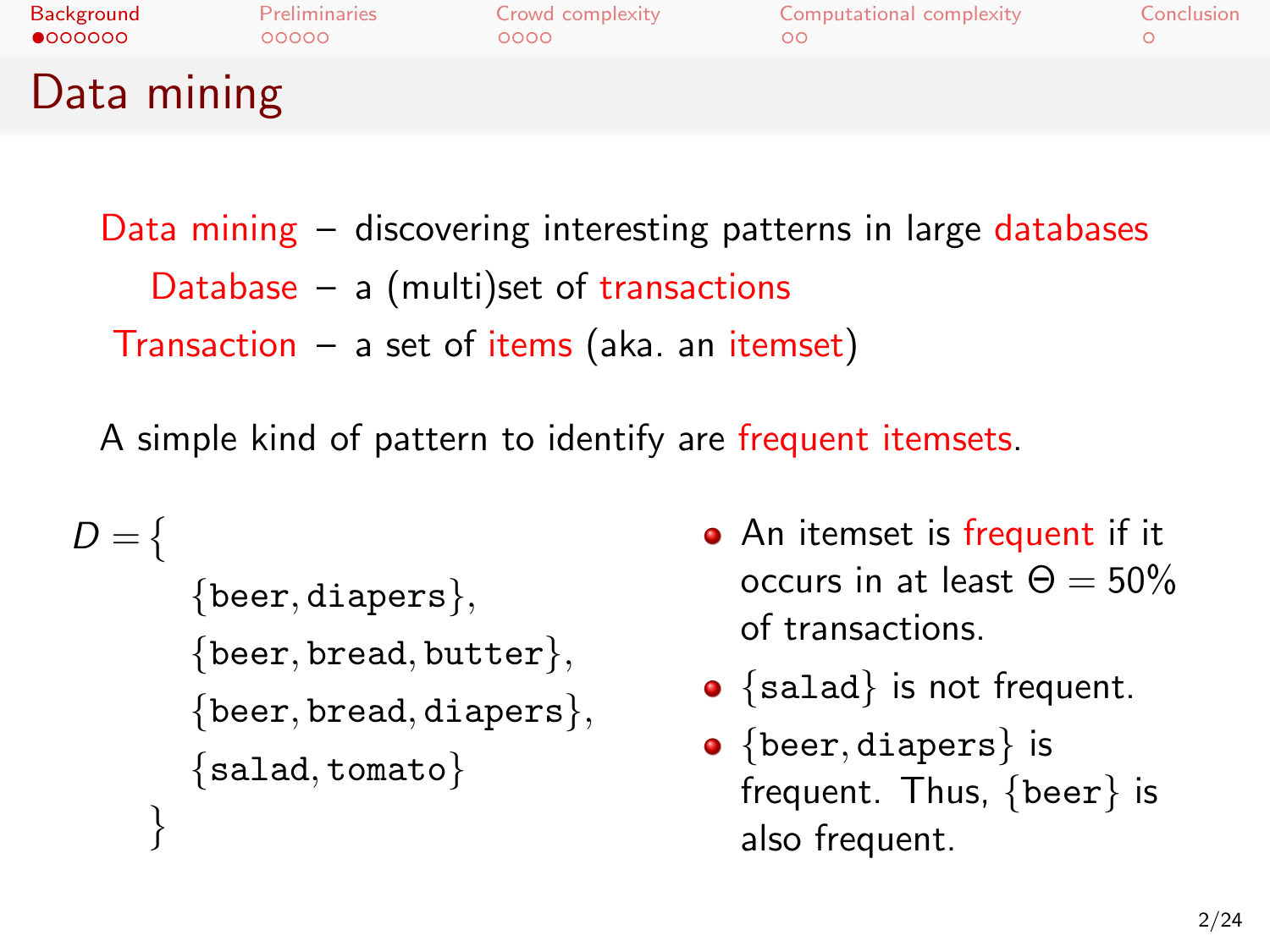

. What if the database doesn't really exist?

```
Things to do in Athens:
D = \{\{icdt, \text{monday}, \text{laptop}\},\{acropolis, sunglasses},
         . . .
     }
                                            Traditional medicine:
                                            D = \{{hangover, coffee},
                                                    {cough, honey},
                                                     . . .
                                                  }
```
This data only exists in the minds of people!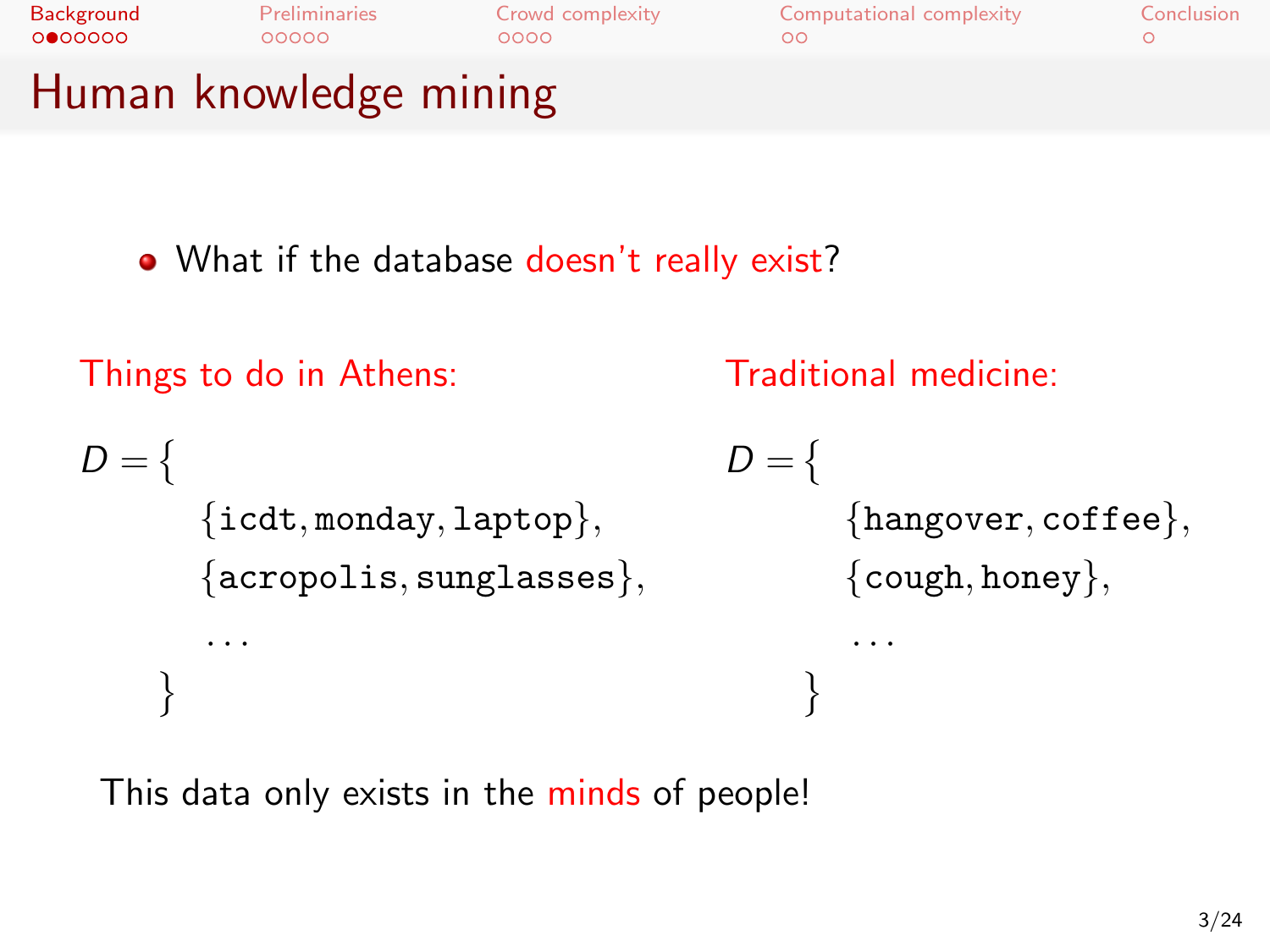| Background<br>0000000 | <b>Preliminaries</b><br>00000 | Crowd complexity<br>ററററ | Computational complexity | Conclusion |
|-----------------------|-------------------------------|--------------------------|--------------------------|------------|
| Harvesting this data  |                               |                          |                          |            |

- We cannot collect such data in a centralized database:
	- **1** It's impractical to ask all users to surrender their data.

"Everyone please tell us all that you did the last three months."

2 People do not remember the information.

"What were you doing on August 23th, 2013?"

• However, people remember summaries that we could access.

"Do you often play tennis on weekends?"

• We can just ask people if an itemset is frequent.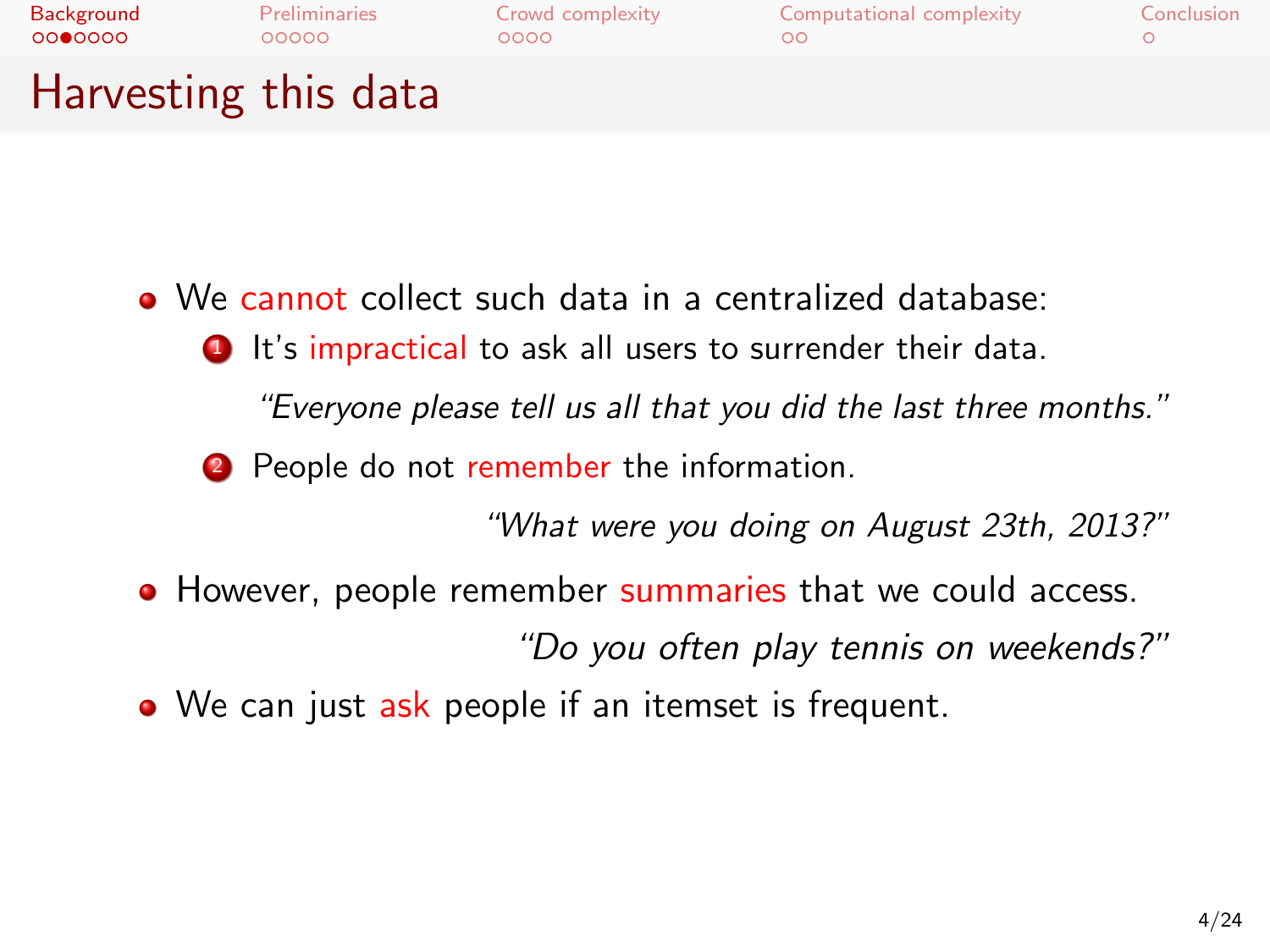| Background    | <b>Preliminaries</b> | Crowd complexity | Computational complexity | Conclusion |
|---------------|----------------------|------------------|--------------------------|------------|
| 0000000       | 00000                | ററററ             | nc                       |            |
| Crowdsourcing |                      |                  |                          |            |

- Crowdsourcing solving hard problems through elementary queries to a crowd of users.
- Find out if an itemset is frequent with the crowd:
	- **1** Draw a sample of users from the crowd. (black box) **2** Ask: is this itemset frequent? ("Do you often play tennis?")
	- $\bullet$  Corroborate the answers to eliminate bad answers. (black box)
	- <sup>4</sup> Reward the users. (e.g., monetary incentive)
- $\Rightarrow$  An oracle that takes an itemset and finds out if it is frequent or not by asking crowd queries.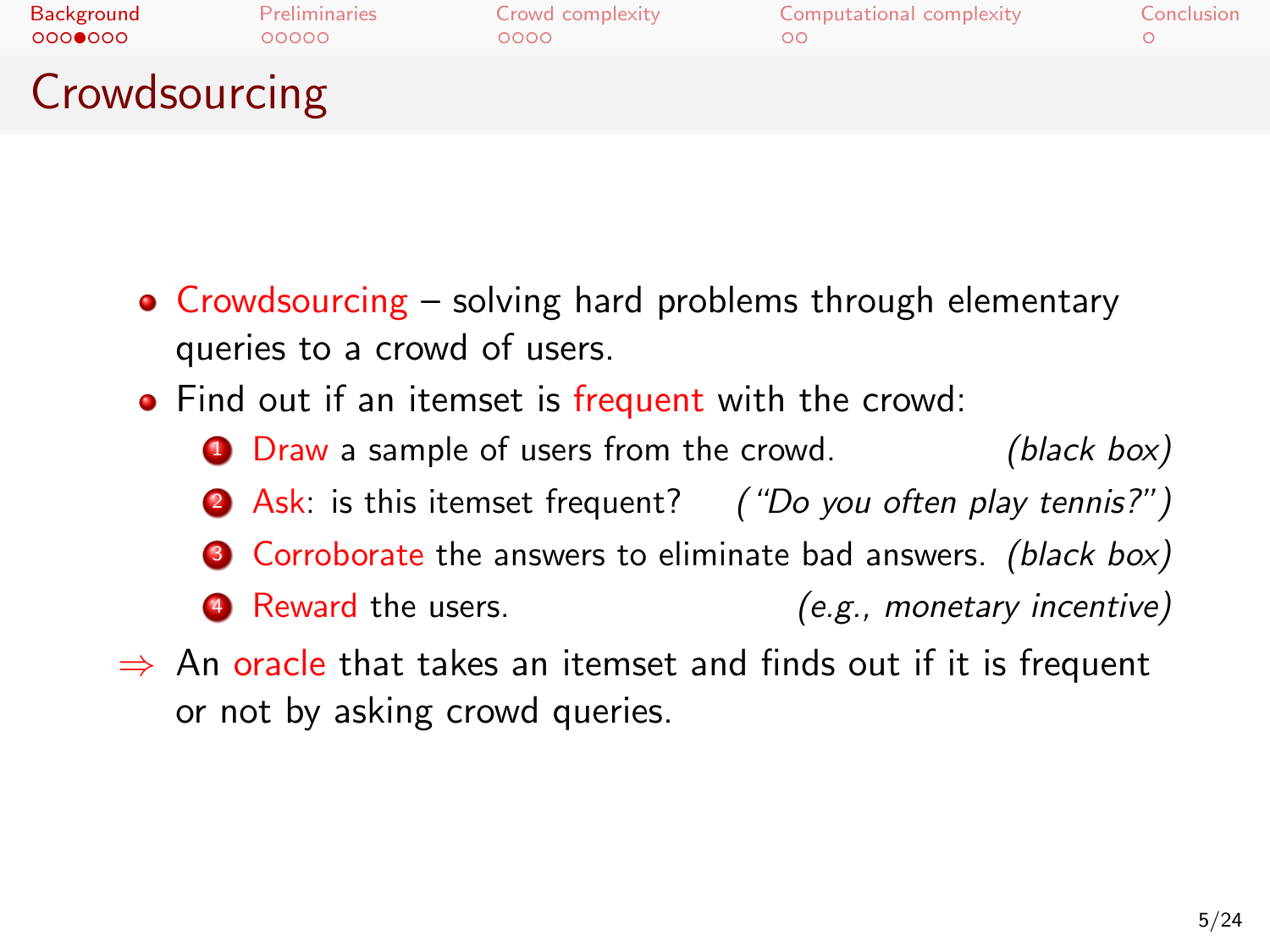| Background         | Preliminaries | Crowd complexity | Computational complexity | Conclusion |
|--------------------|---------------|------------------|--------------------------|------------|
| $0000$ $00$        | 00000         | 0000             | ററ                       |            |
| <i>l</i> axonomies |               |                  |                          |            |

Having a taxonomy over the items can save us work!



- $\bullet$  If {sickness, sport} is infrequent then all itemsets such as  $\{cough, biking\}$  are also infrequent.
- Without the taxonomy, we need to test all combinations!
- Also avoids redundant itemsets like {sport, tennis}.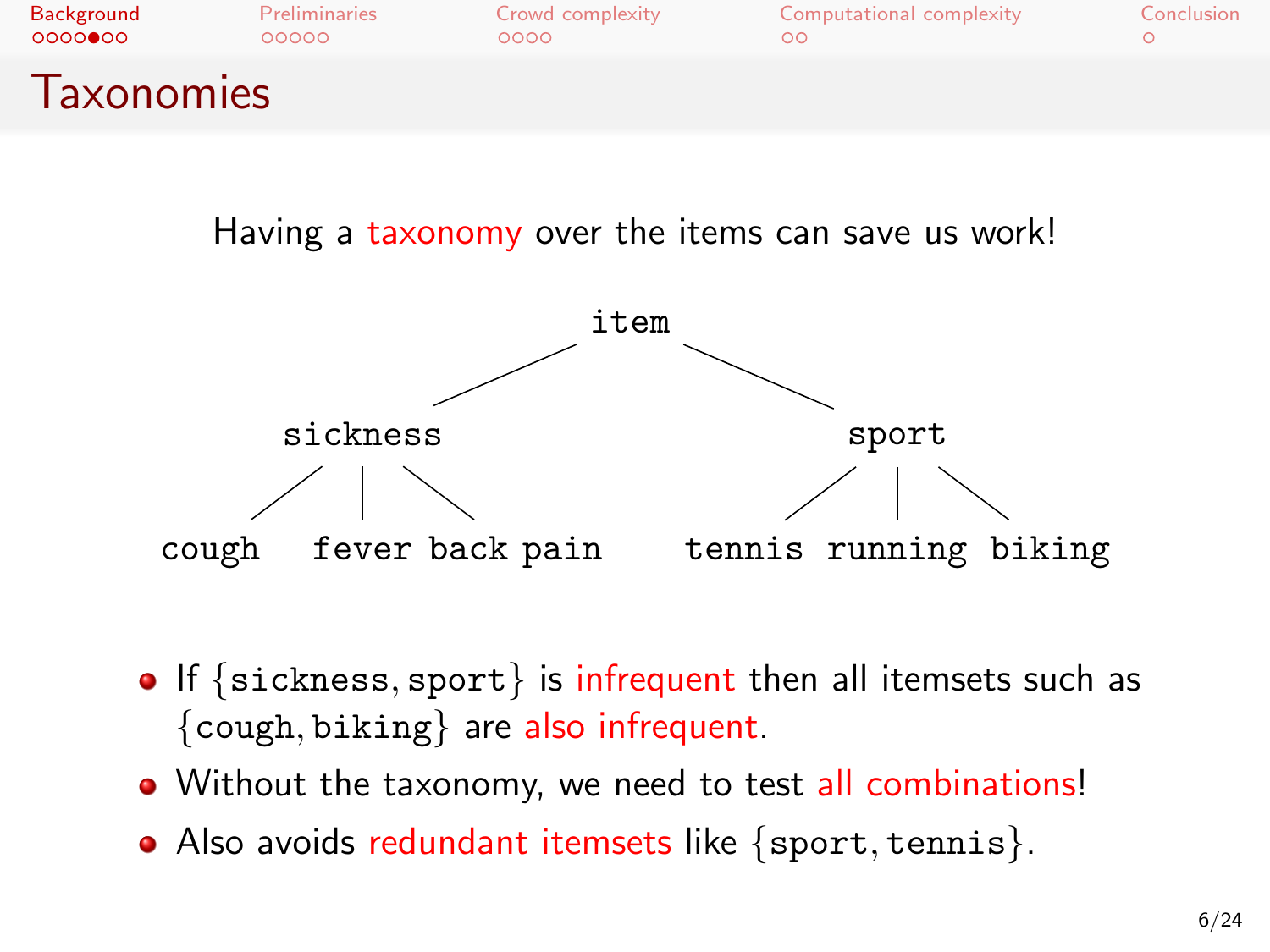| Background<br>00000 | <b>Preliminaries</b><br>00000 | Crowd complexity<br>0000 | Computational complexity | Conclusion |
|---------------------|-------------------------------|--------------------------|--------------------------|------------|
| Cost                |                               |                          |                          |            |

How to evaluate the performance of a strategy to identify the frequent itemsets?

Crowd complexity: The number of itemsets we ask about (monetary cost, latency...)

Computational complexity: The complexity of computing the next question to ask

There is a tradeoff between the two:

- Asking random questions is computationally inexpensive but the crowd complexity is bad.
- Asking clever questions to obtain optimal crowd complexity is computationally expensive.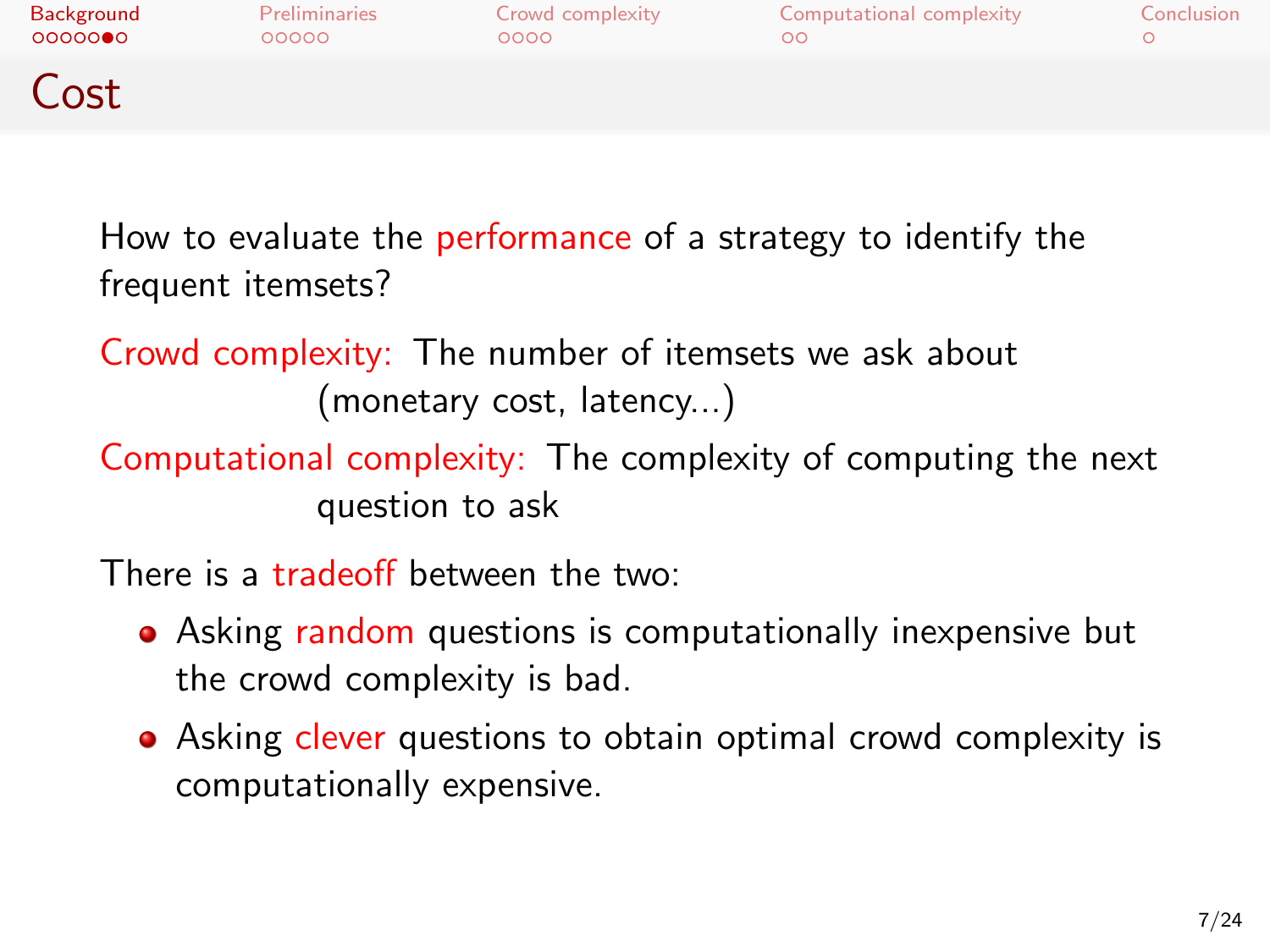| Background<br>000000 | <b>Preliminaries</b><br>00000 | Crowd complexity<br>ററററ | Computational complexity | Conclusion |
|----------------------|-------------------------------|--------------------------|--------------------------|------------|
| The problem          |                               |                          |                          |            |

We can now describe the problem:

- We have:
	- A known item domain  $\mathcal I$  (set of items).
	- A known taxonomy  $\Psi$  on  $\mathcal I$  (is-a relation, partial order).
	- A crowd oracle freq to decide if an itemset is frequent or not.
- Choose interactively questions based on past answers.
- Balance crowd complexity and computational complexity.
- $\Rightarrow$  Find out the status of all itemsets (learn freq exactly).

What is a good algorithm to solve this problem?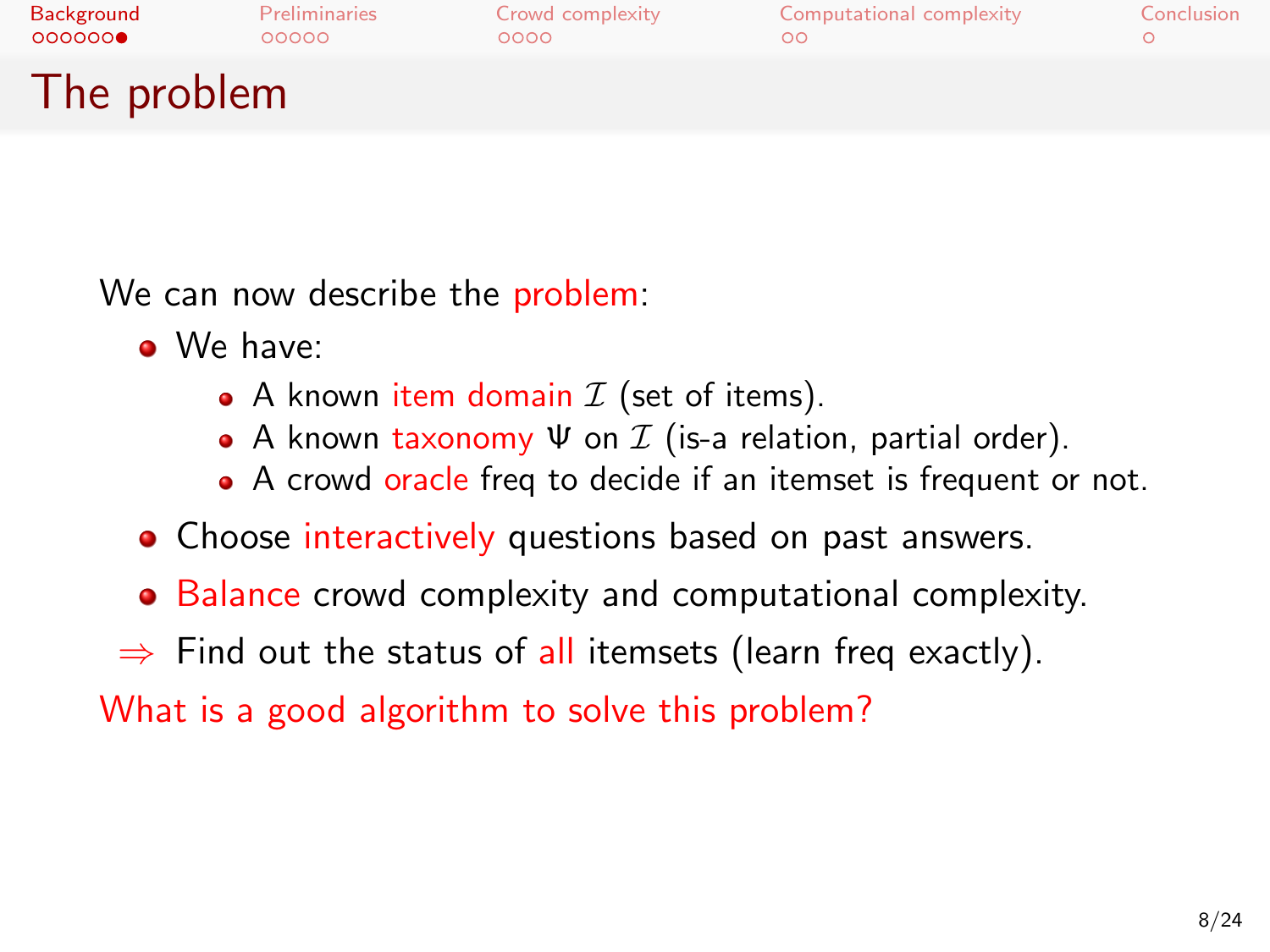| Background<br>0000000 | <b>Preliminaries</b><br>00000 | Crowd complexity<br>റററെ | Computational complexity | Conclusion |
|-----------------------|-------------------------------|--------------------------|--------------------------|------------|
|                       | Table of contents             |                          |                          |            |





<sup>3</sup> [Crowd complexity](#page-14-0)

4 [Computational complexity](#page-19-0)

#### <span id="page-8-0"></span>**[Conclusion](#page-22-0)**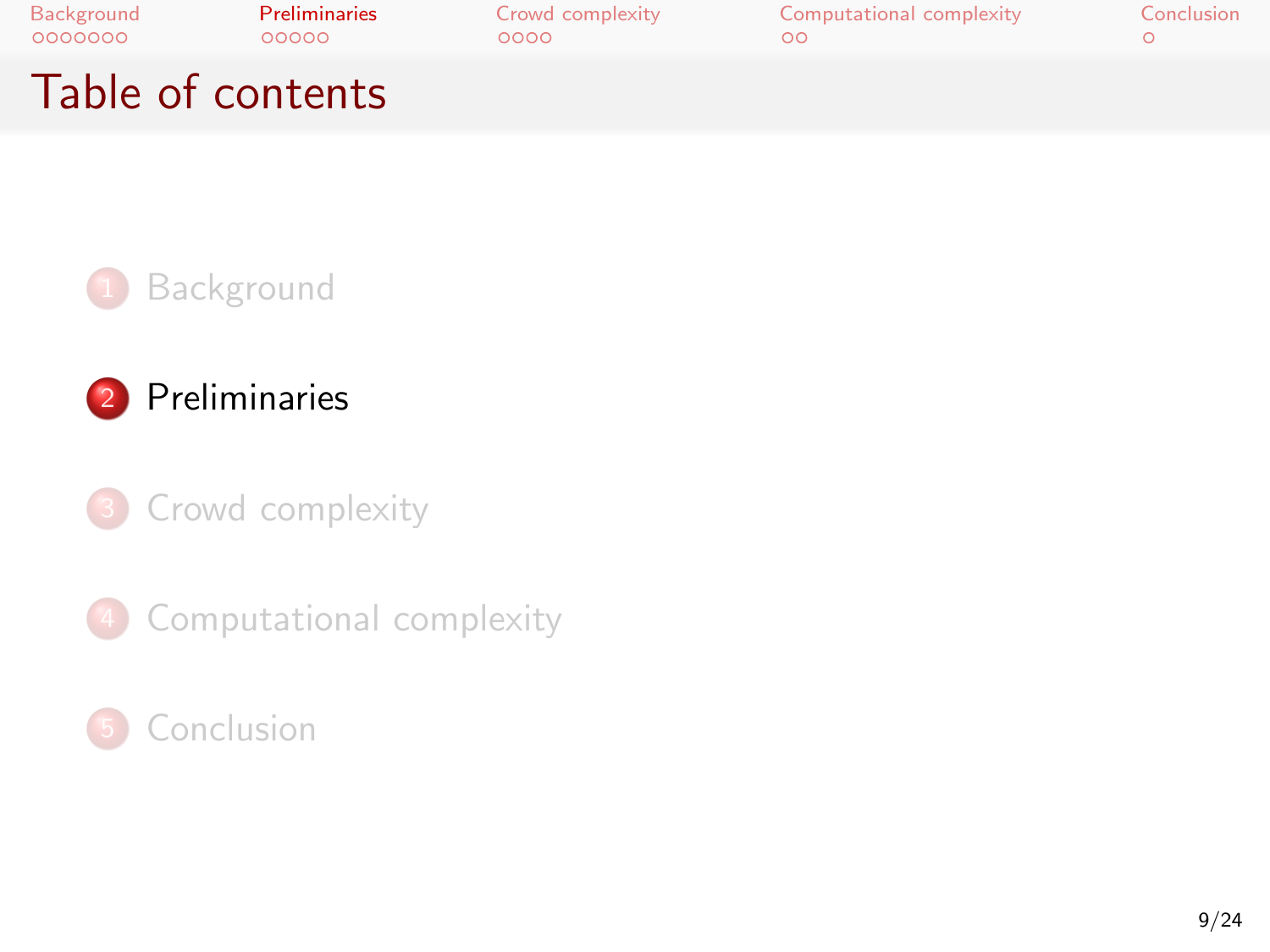

- Itemsets  $I(\Psi)$  the sets of pairwise incomparable items. (e.g. {coffee, tennis} but not {coffee, drink})
- If an itemset is frequent then its subsets are also frequent.
- If an itemset is frequent then itemsets with more general items are also frequent.
- We define an order relation  $\leq$  on itemsets:  $A \leq B$  for "A is more general than B".
- Formally,  $\forall i \in A$ ,  $\exists i \in B$  s.t. *i* is more general than *i*.
- freq is monotone: if  $A \leq B$  and B is frequent then A also is.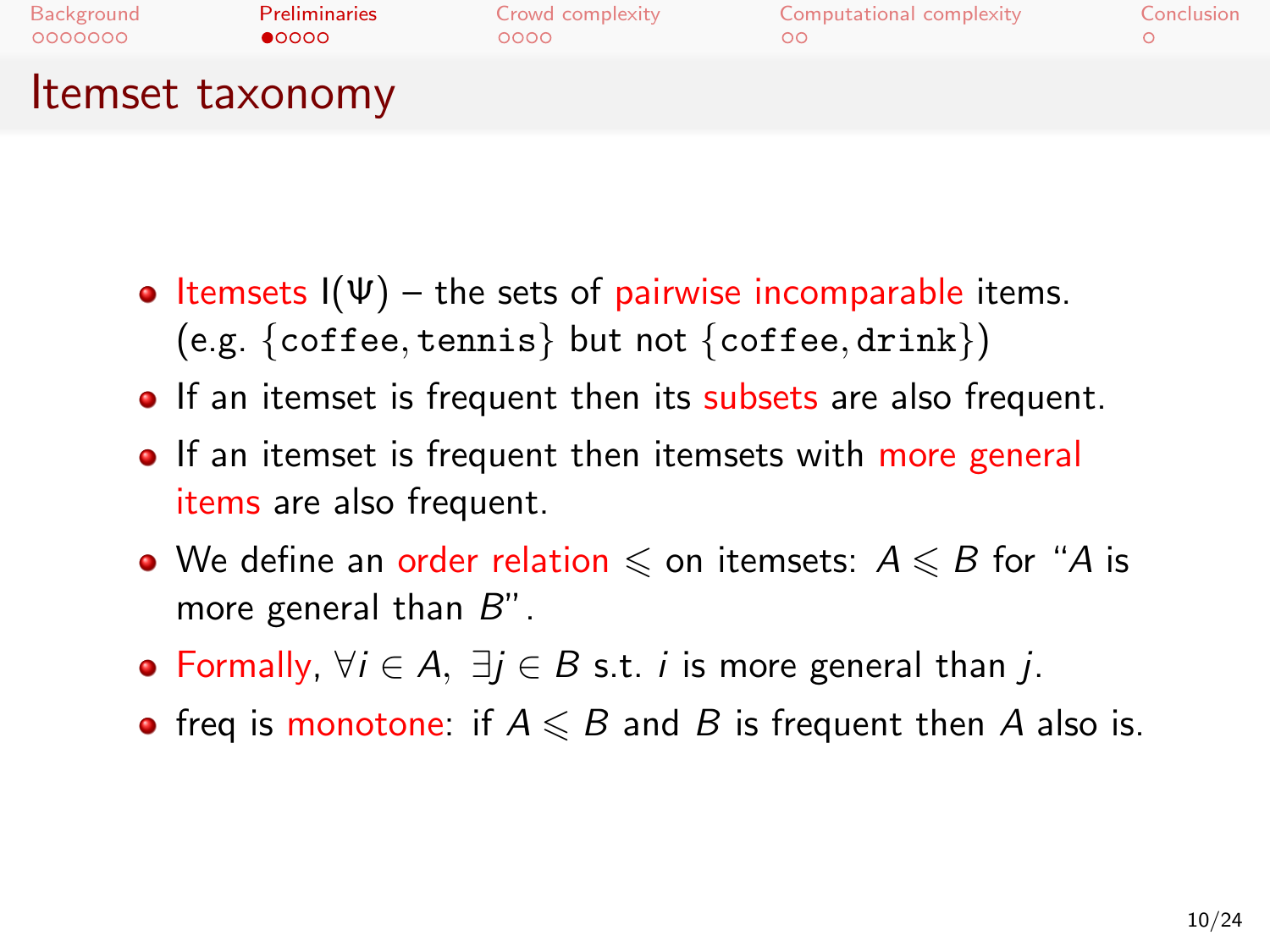

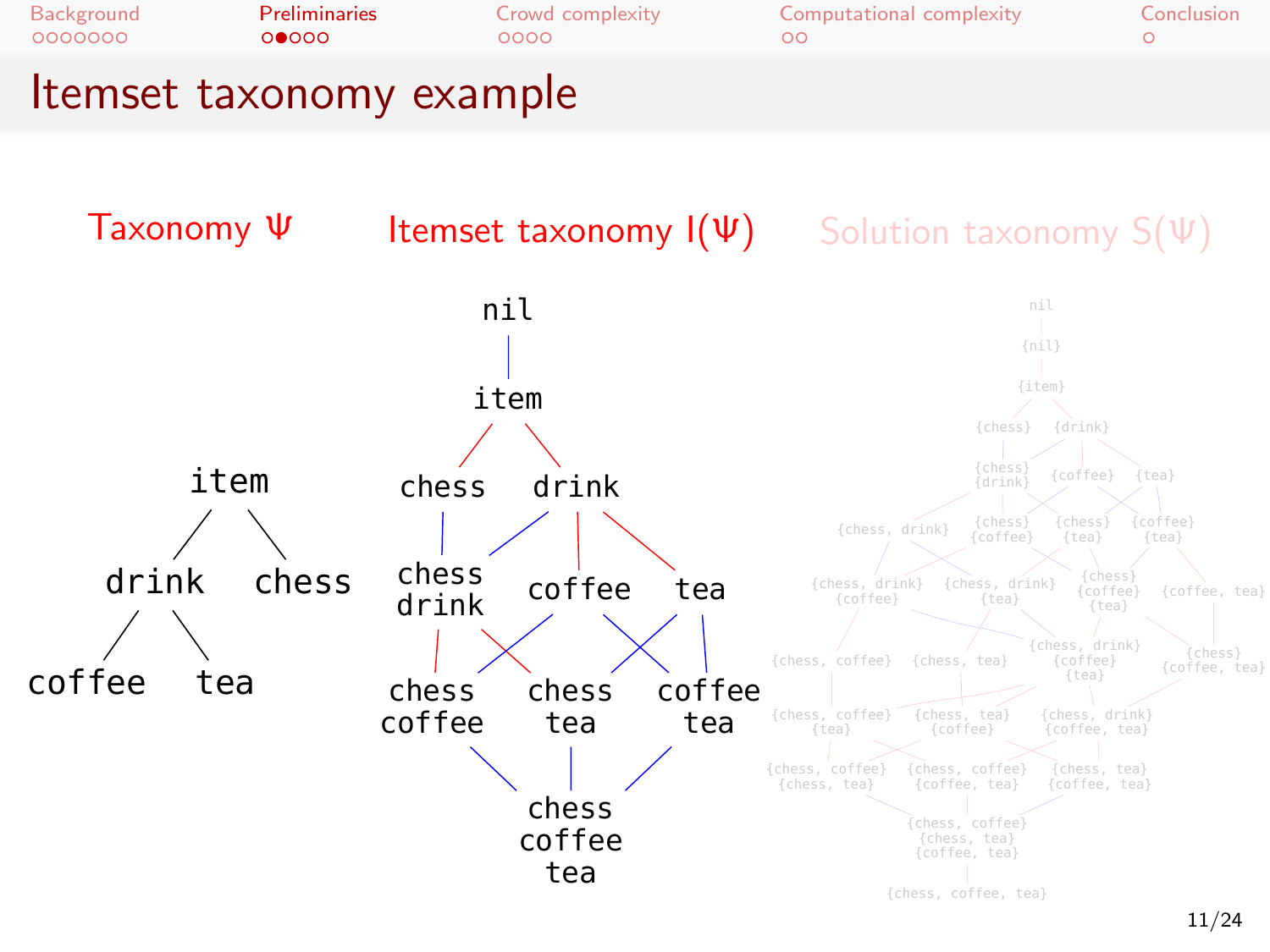0000000  $00000$ 

 $0000$ 

[Background](#page-1-0) [Preliminaries](#page-8-0) [Crowd complexity](#page-14-0) [Computational complexity](#page-19-0) [Conclusion](#page-22-0)  $\circ$ 

### Maximal frequent itemsets

- Maximal frequent itemset (MFI): a frequent itemset with no frequent descendants.
- Minimal infrequent itemset (MII).
- The MFIs (or MIIs) concisely represent freq.
- $\Rightarrow$  We can study complexity as a function of the size of the output.

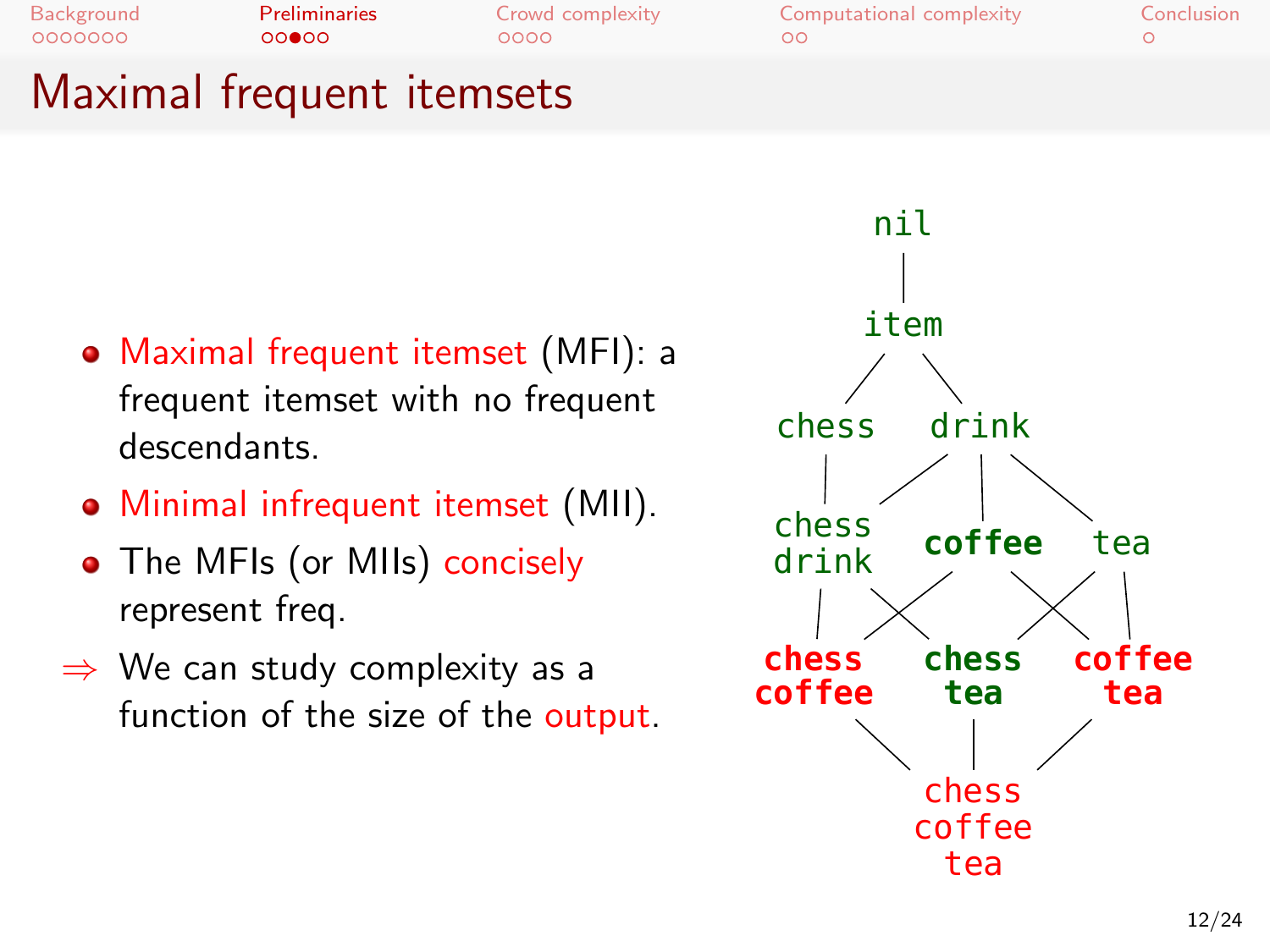| Background<br>0000000 | <b>Preliminaries</b><br>റററൈ | Crowd complexity<br>0000 | Computational complexity | Conclusion |
|-----------------------|------------------------------|--------------------------|--------------------------|------------|
| Solution taxonomy     |                              |                          |                          |            |

- Conversely, (we can show) any set of pairwise incomparable itemsets is a possible MFI representation.
- Hence, the set of all possible solutions has a similar structure to the "itemsets" over the itemset taxonomy  $I(\Psi)$ .
- $\Rightarrow$  We call this the solution taxonomy  $S(\Psi) = I(I(\Psi))$ .

Identifying the freq predicate amounts to finding the correct node in  $S(\Psi)$  through itemset frequency queries.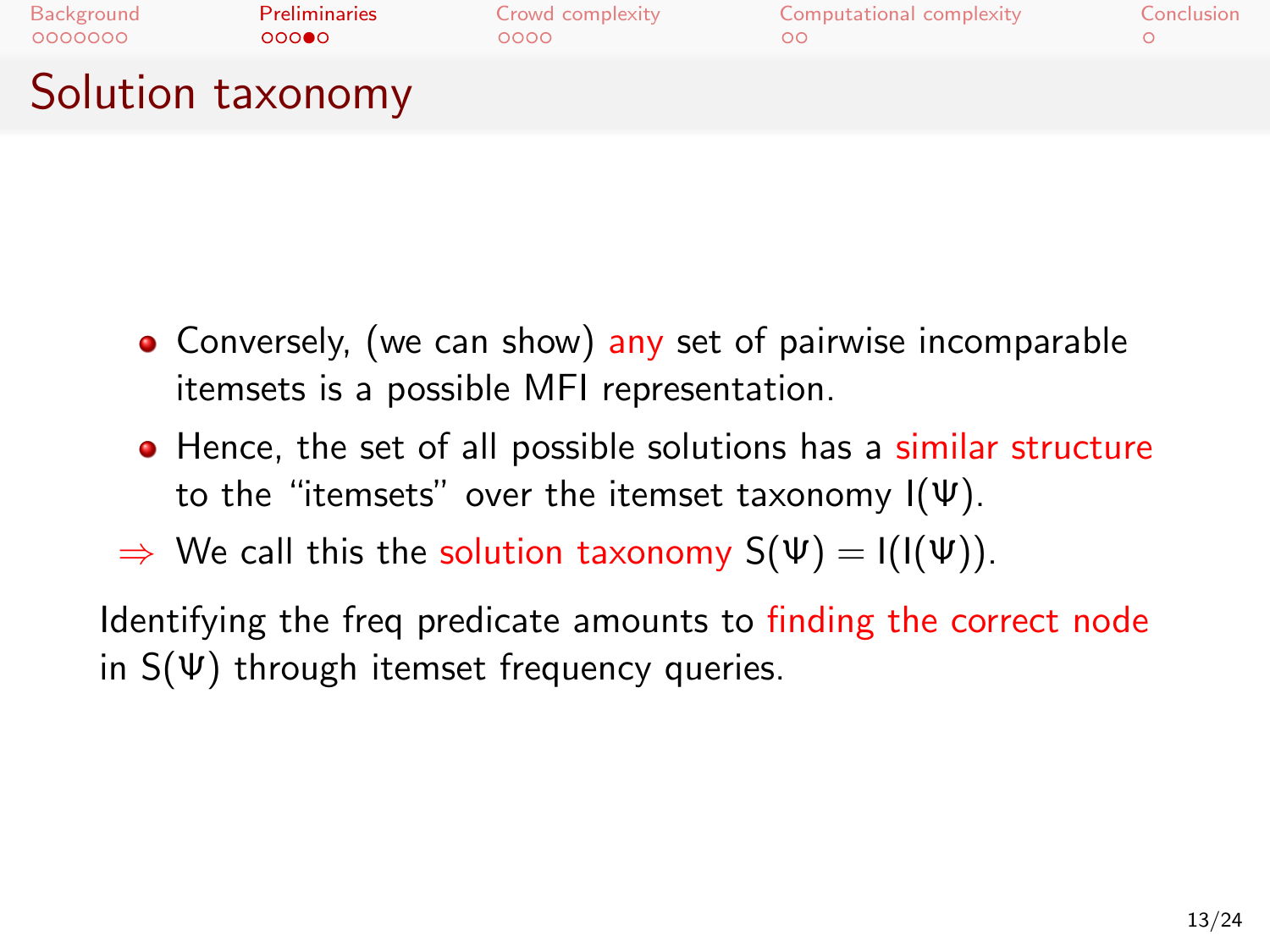



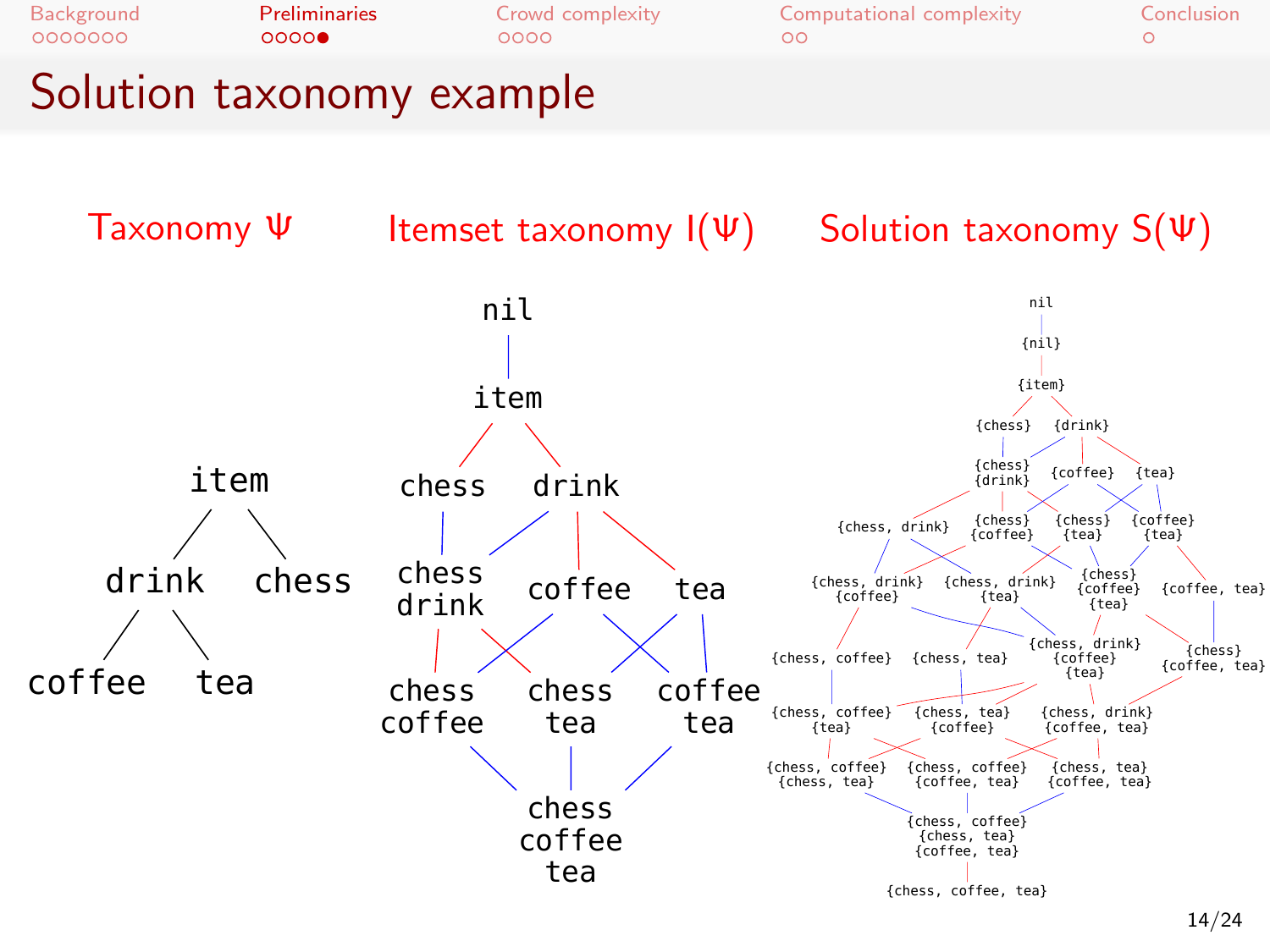| Background<br>0000000 | <b>Preliminaries</b><br>00000 | Crowd complexity<br>റററെ | Computational complexity | Conclusion |
|-----------------------|-------------------------------|--------------------------|--------------------------|------------|
| Table of contents     |                               |                          |                          |            |







4 [Computational complexity](#page-19-0)

#### <span id="page-14-0"></span>**[Conclusion](#page-22-0)**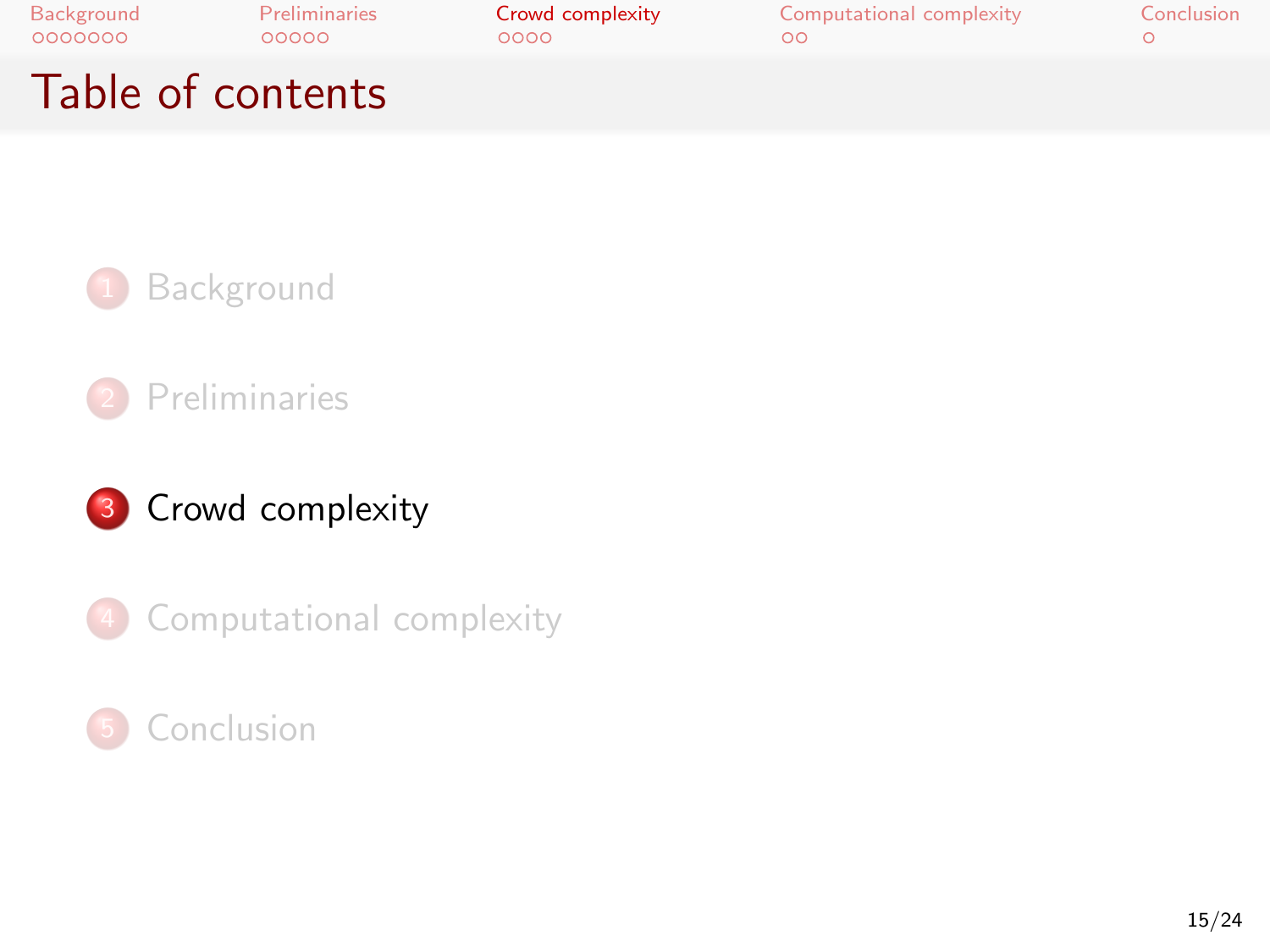| Background<br>0000000 | Preliminaries<br>00000 | Crowd complexity<br>$\bullet$ 000 | Computational complexity | Conclusion |
|-----------------------|------------------------|-----------------------------------|--------------------------|------------|
| Lower bound           |                        |                                   |                          |            |

- Each query yields one bit of information.
- Information-theoretic lower bound: we need at least  $\Omega(\log |S(\Psi)|)$  queries.
- This is bad in general, because  $|S(\Psi)|$  can be doubly exponential in Ψ.
- As a function of the original taxonomy Ψ, we can write:  $\Omega\left(2^{\textsf{width}\left[\Psi\right]}/\sqrt{\textsf{width}\left[\Psi\right]}\right).$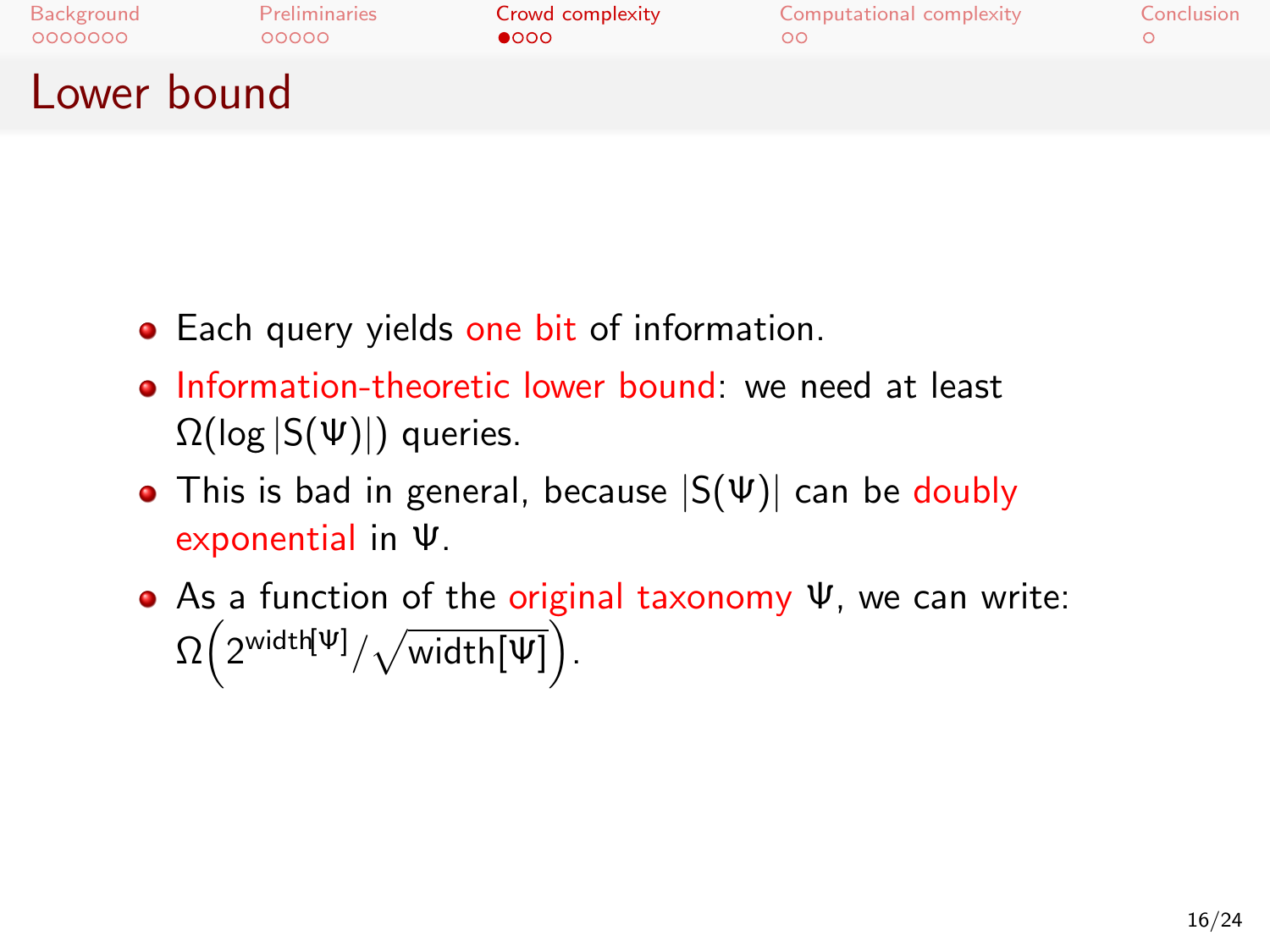| Background<br>0000000 | Preliminaries<br>00000 | Crowd complexity<br>റ∩െ | Computational complexity | Conclusion |
|-----------------------|------------------------|-------------------------|--------------------------|------------|
| Upper bound           |                        |                         |                          |            |

- We can achieve the information-theoretic bound if is there always an unknown itemset that is frequent in about half of the possible solutions.
- A result from order theory shows that there is a constant  $\delta_0 \approx 1/5$  such that some element always achieves a split of at least  $\delta_0$ .
- Hence, the previous bound is tight: we need  $\Theta(\log |S(\Psi)|)$  queries.

| nil | 6/7 |
|-----|-----|
|     |     |
| а1  | 5/7 |
| a2  | 4/7 |
| a3  | 3/7 |
| а4  |     |
|     | 2/7 |
| a5  | 1/7 |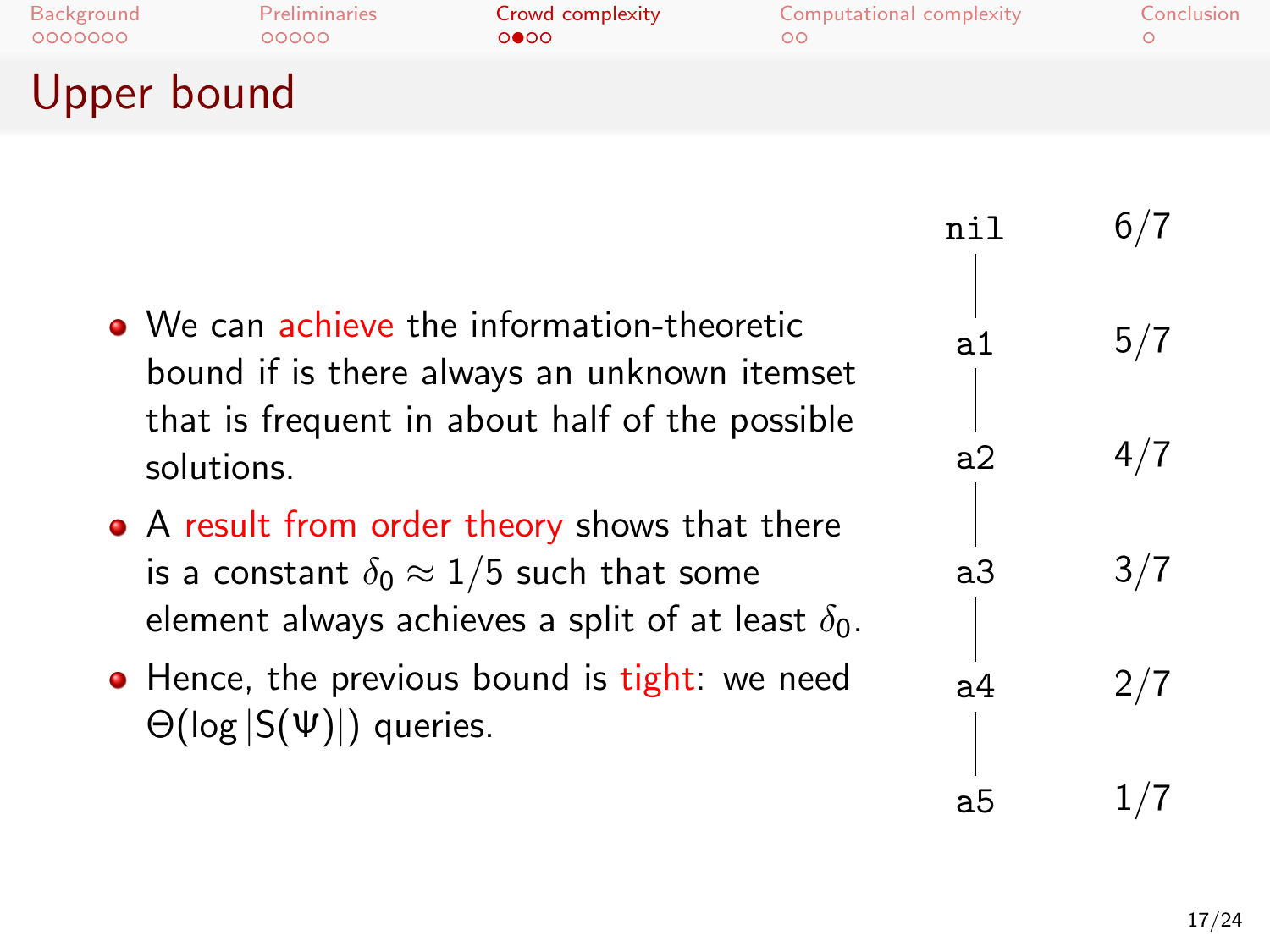[Background](#page-1-0) [Preliminaries](#page-8-0) [Crowd complexity](#page-14-0) [Computational complexity](#page-19-0) [Conclusion](#page-22-0) 0000000  $00000$  $0000$  $\circ$ Lower bound, MFI/MII

- To describe the solution, we need the MFIs or the MIIs. • However, we need to query both the MFIs and the MIIs to identify the result uniquely:  $\Omega(|MFI| + |MII|)$  queries. nil a1 a2
	- We can have  $|\textsf{MFI}| = \Omega(2^{|\textsf{MII}|})$  and vice-versa.
- This bound is not tight (e.g., chain).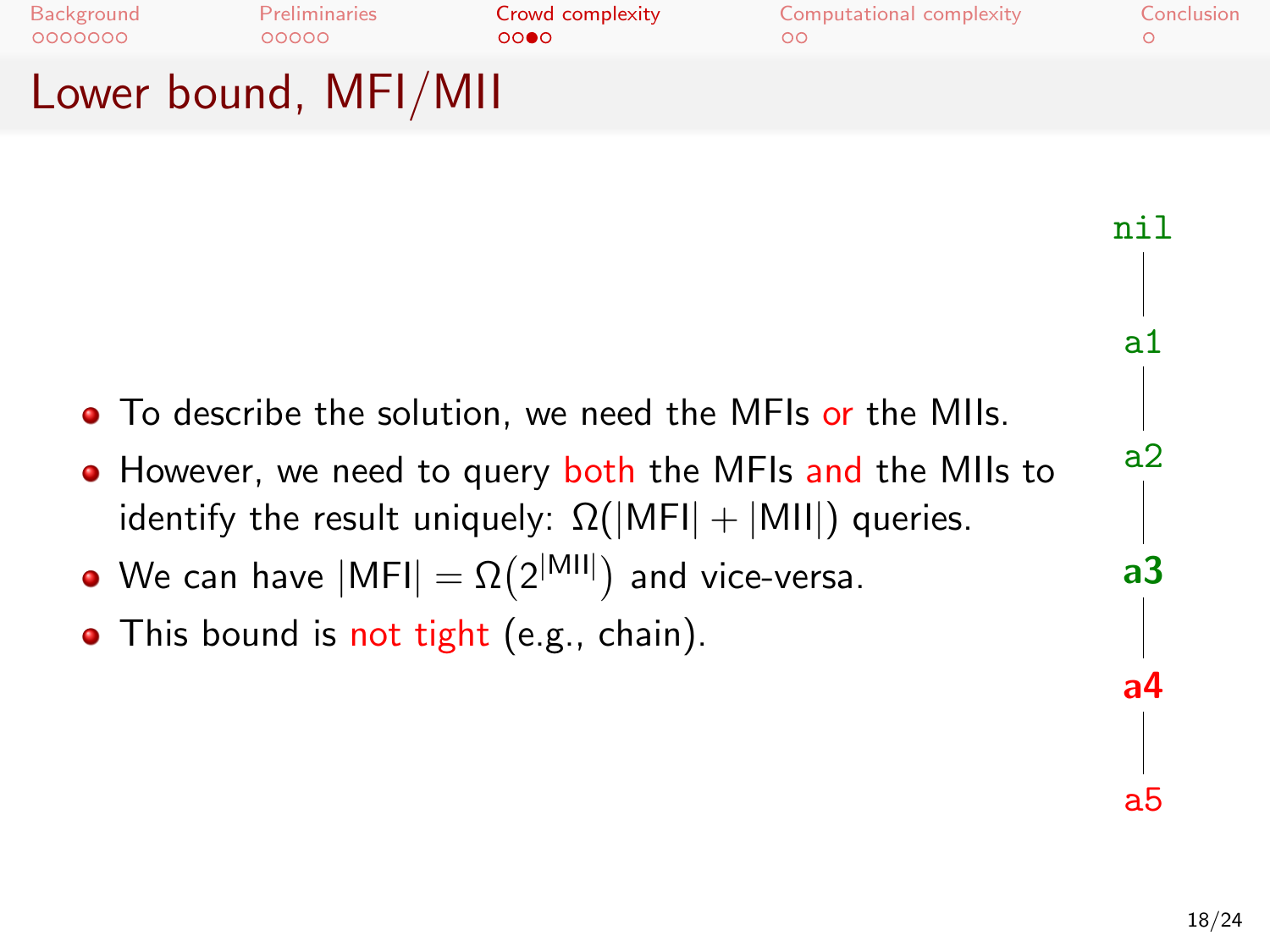0000000

 $00000$ 

[Background](#page-1-0) [Preliminaries](#page-8-0) **[Crowd complexity](#page-14-0)** [Computational complexity](#page-19-0) [Conclusion](#page-22-0)<br>
0000000 00000 0000 0000 000 00  $\circ$ 

# Upper bound, MFI/MII

- There is an explicit algorithm to find a new MFI or MII in  $\leqslant |\mathcal{I}|$ queries.
- Intuition: starting with any frequent itemset, add items until you cannot add any more without becoming infrequent.
- The number of queries is thus  $O(|\mathcal{I}| \cdot (|\mathsf{MFI}| + |\mathsf{MII}|)).$

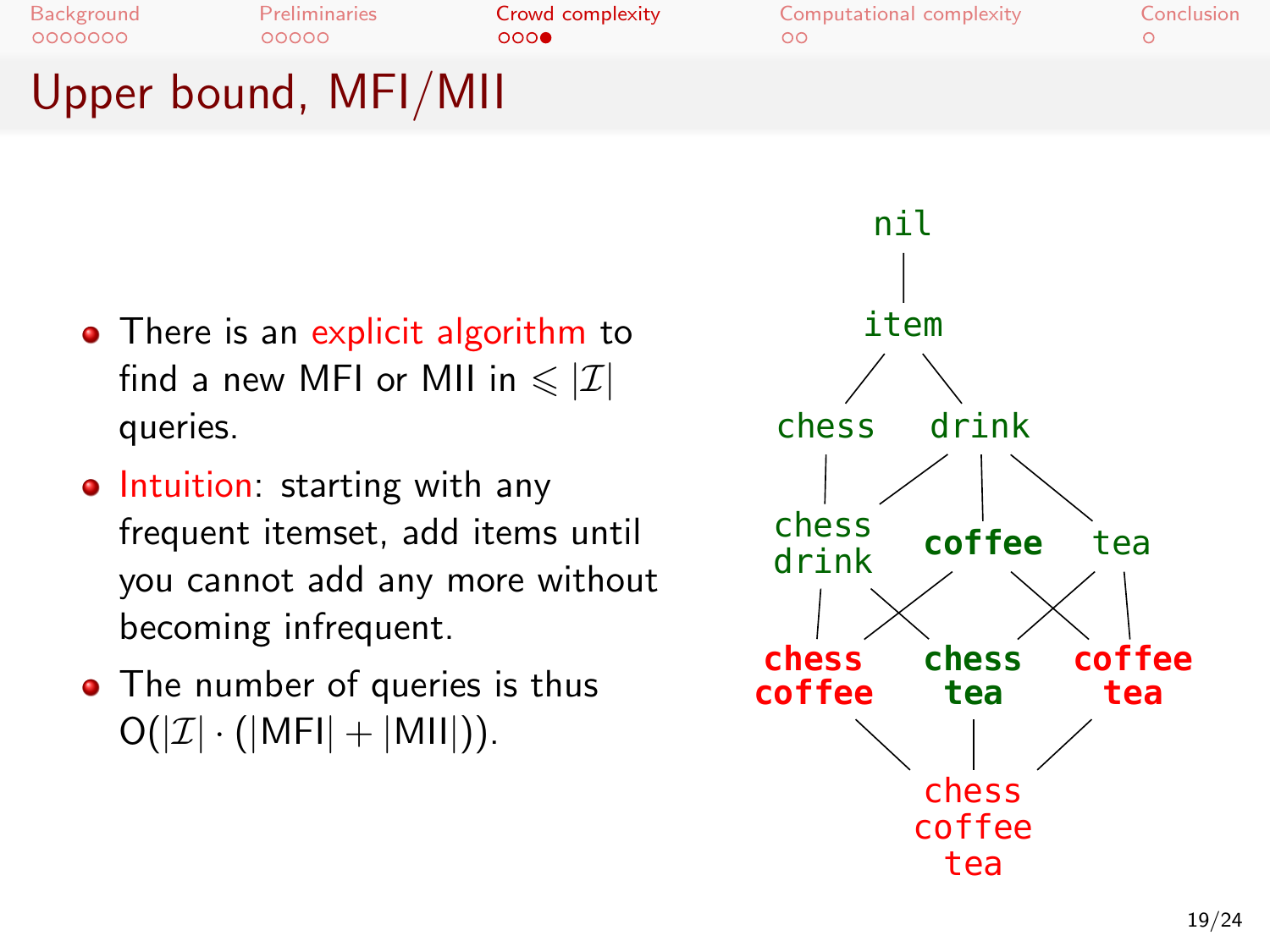| Background<br>0000000 | Preliminaries<br>00000 | Crowd complexity<br>റററെ | Computational complexity | Conclusion |
|-----------------------|------------------------|--------------------------|--------------------------|------------|
| Table of contents     |                        |                          |                          |            |



**[Preliminaries](#page-8-0)** 

<sup>3</sup> [Crowd complexity](#page-14-0)

4 [Computational complexity](#page-19-0)

#### <span id="page-19-0"></span>**[Conclusion](#page-22-0)**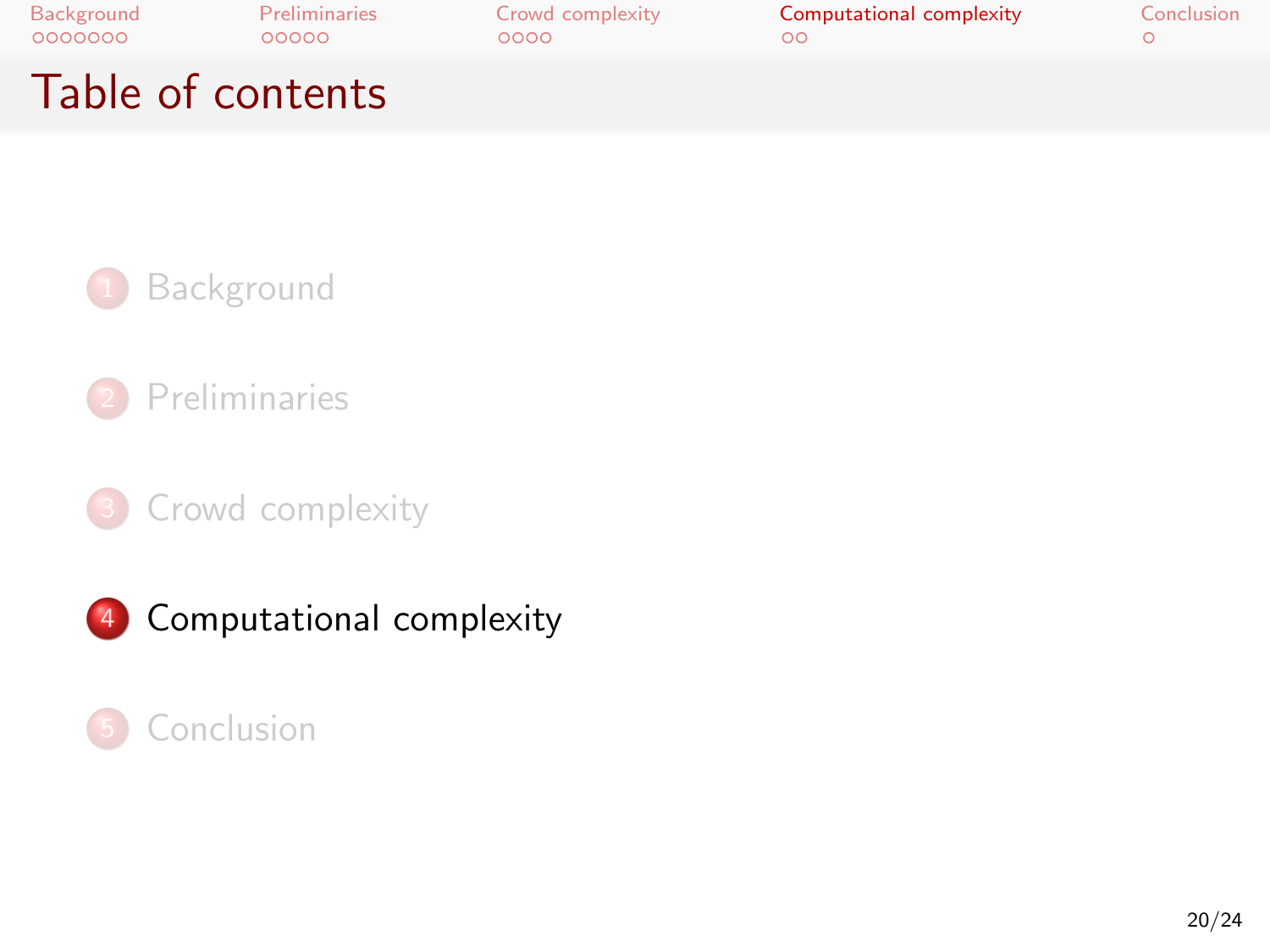

- We want an unknown itemset of I(Ψ) that is frequent for about half of the possible solutions of  $S(\Psi)$ .
- We can count over  $S(\Psi)$  but it may be exponential in  $\left| \right|(\Psi) \right|$ .
- Counting the antichains of  $I(\Psi)$  is FP<sup>#P</sup>-complete.
- Finding the best-split element in  $I(\Psi)$  is FP<sup>#P</sup>-hard in  $|I(\Psi)|$ ?
- Problem:  $I(\Psi)$  is not a general DAG, so we only show hardness in  $|\Psi|$  for restricted (fixed-size) itemsets.
- Intuition: count antichains by comparing to a known poset; use a best-split oracle to compare; perform a binary search.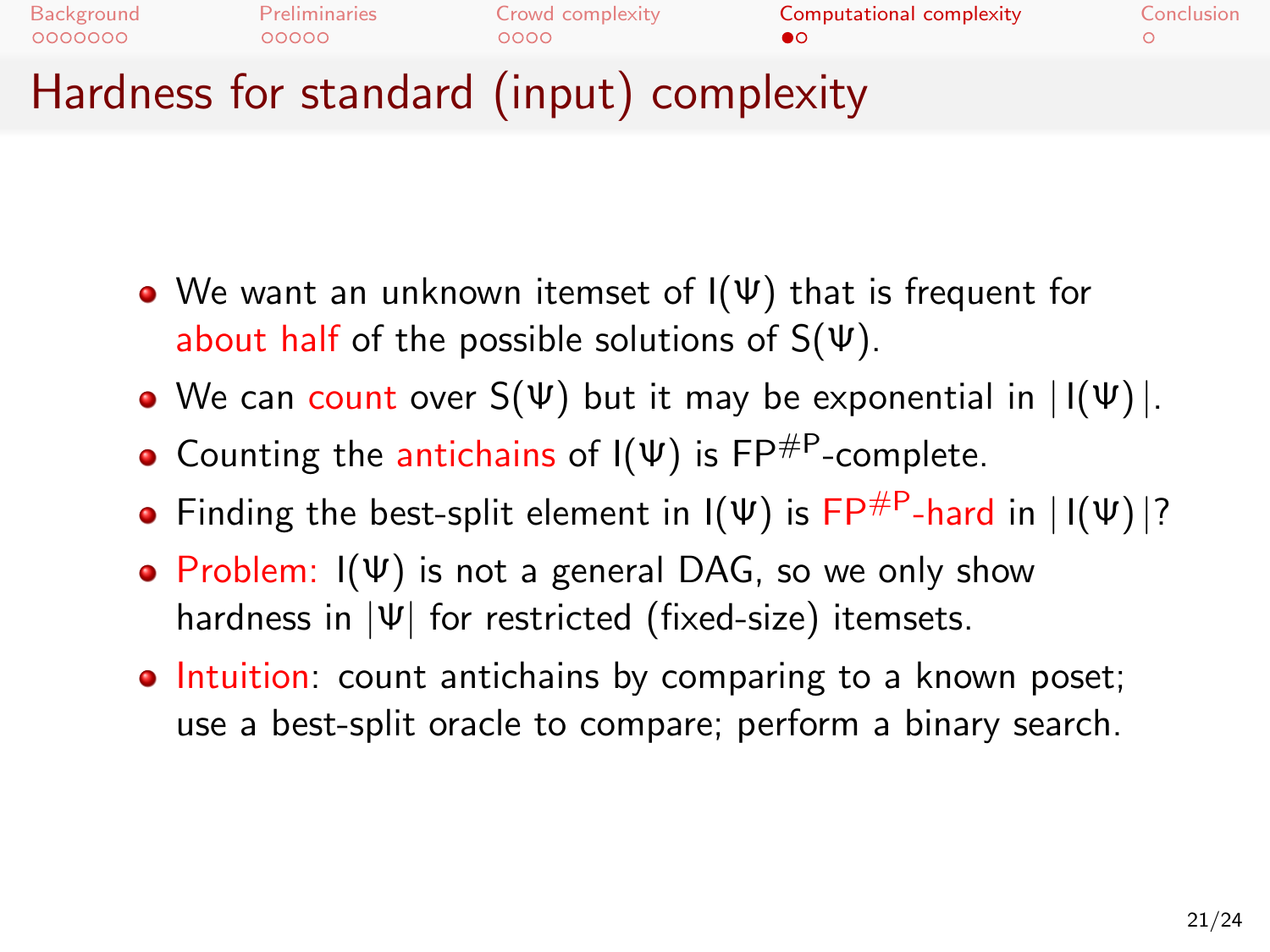[Background](#page-1-0) [Preliminaries](#page-8-0) [Crowd complexity](#page-14-0) [Computational complexity](#page-19-0) [Conclusion](#page-22-0)<br>
0000000 00000 0000 0000 000 0  $00000$ 

 $0000$ 

 $\circ$ 

### Hardness for output complexity

- In the incremental algorithm, materializing  $I(\Psi)$  is expensive. Do we need to?
- Actually, how to decide if we can stop with our MFIs and MIIs?
- Proved EQ-hardness for problem EQ (exact complexity open).

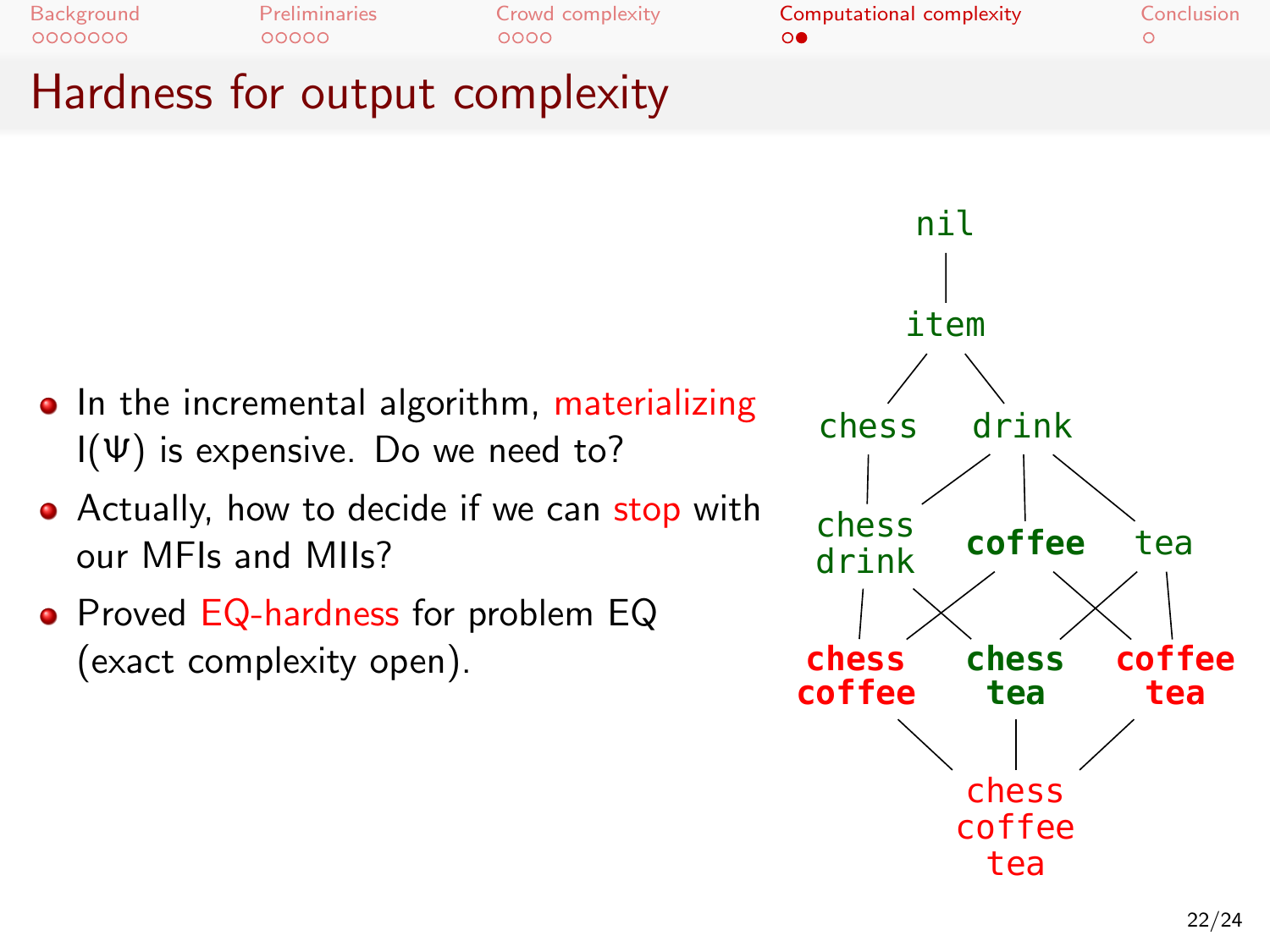| Background<br>0000000 | <b>Preliminaries</b><br>00000 | Crowd complexity<br>റററെ | Computational complexity | Conclusion |
|-----------------------|-------------------------------|--------------------------|--------------------------|------------|
| Table of contents     |                               |                          |                          |            |



**[Preliminaries](#page-8-0)** 

<sup>3</sup> [Crowd complexity](#page-14-0)

4 [Computational complexity](#page-19-0)

<span id="page-22-0"></span>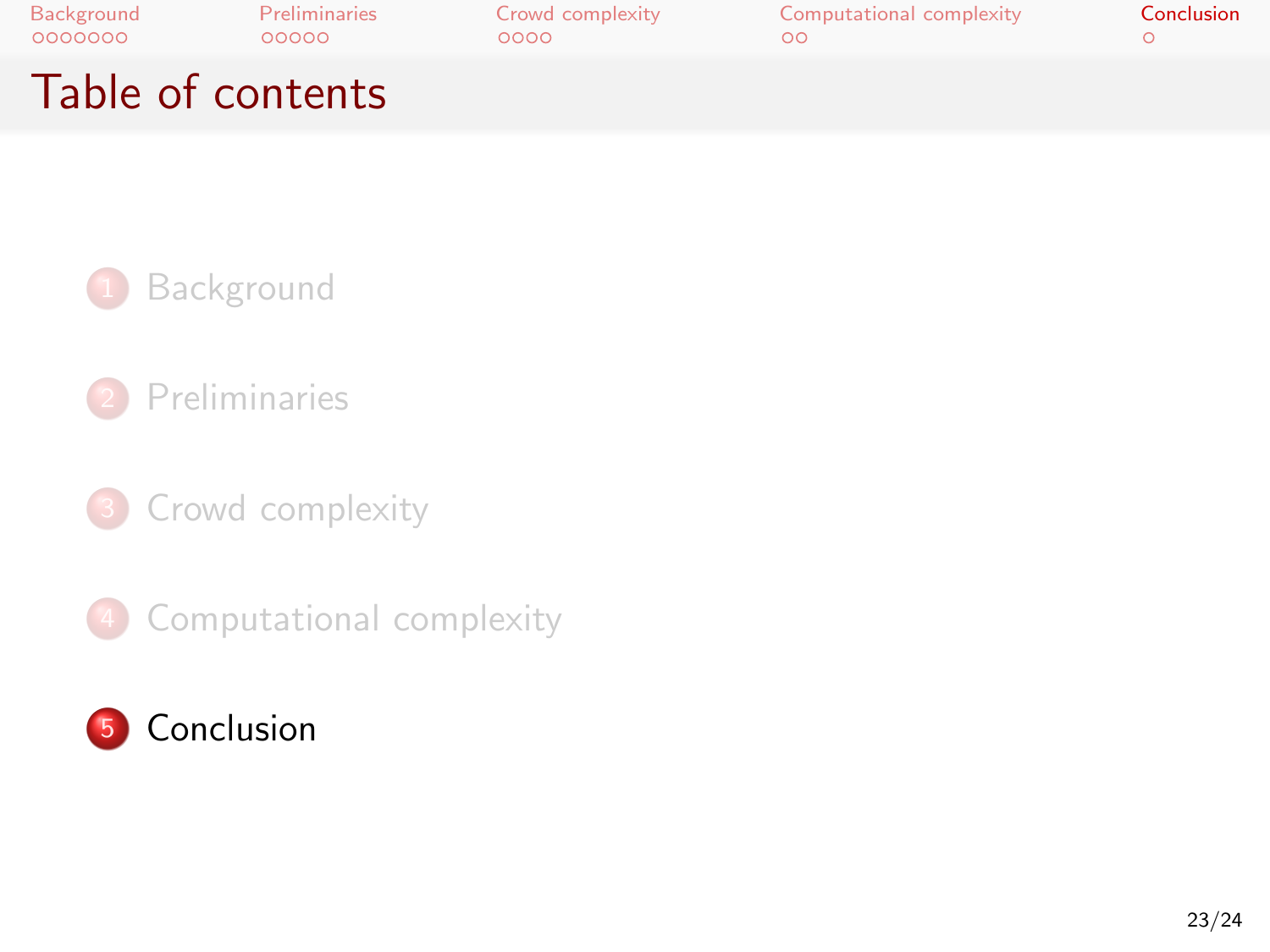[Background](#page-1-0) [Preliminaries](#page-8-0) [Crowd complexity](#page-14-0) [Computational complexity](#page-19-0) [Conclusion](#page-22-0) 0000000  $00000$  $\circ$ 

### Summary and further work

We have studied the crowd and computational complexity of crowd mining under a taxonomy. What now?

- Improve the bounds and close gaps.
- Benchmark heuristics (chain partitioning, random, etc.).
- Integrate prior knowledge.
- Manage uncertainty (black box for now).
- Guide exploration with a query (under review).
- Work with numerical values for support.
- Mine more expressive patterns.
- $\bullet$  Focus on top-k itemsets (work in progress).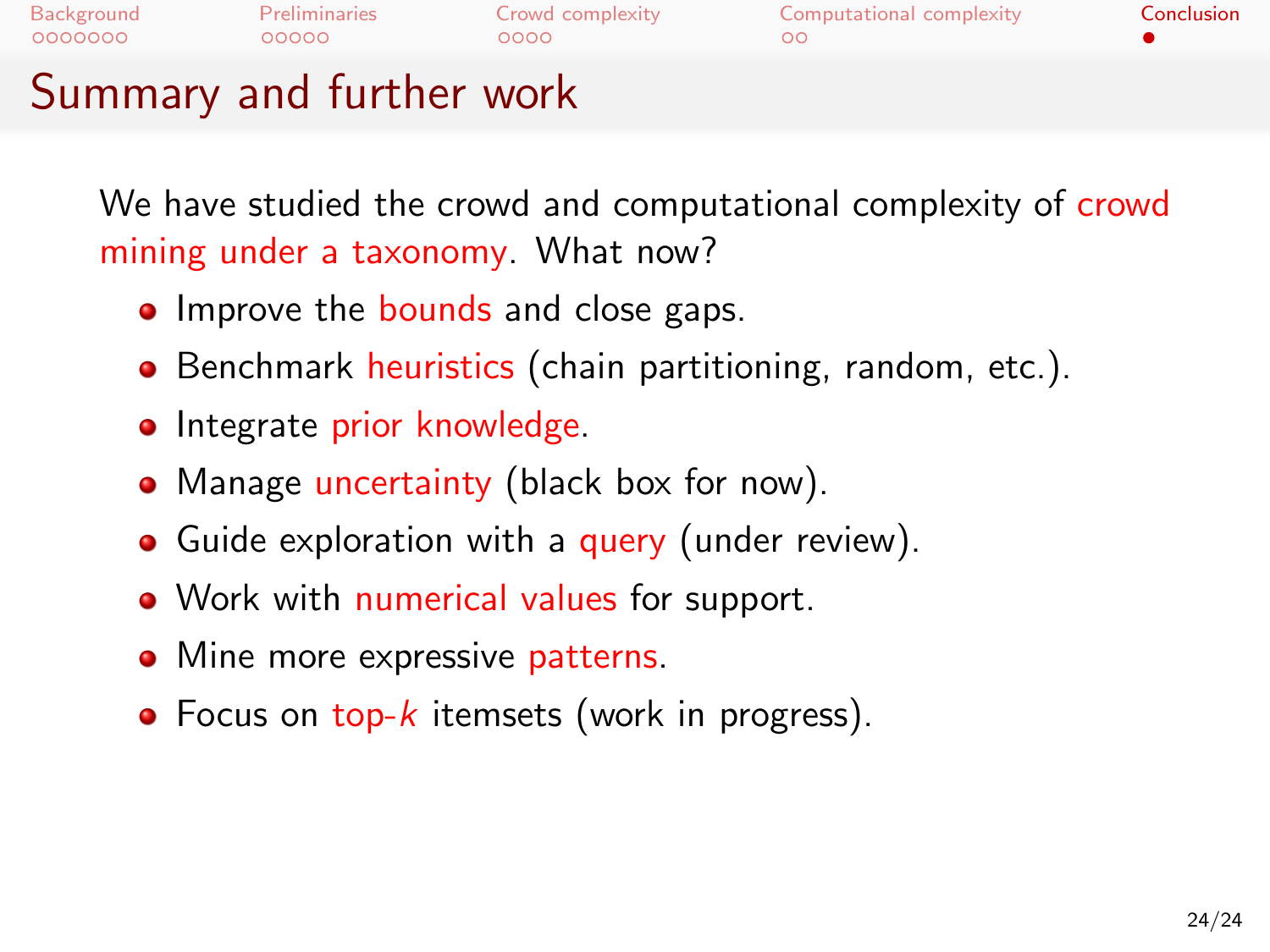[Background](#page-1-0) [Preliminaries](#page-8-0) [Crowd complexity](#page-14-0) [Computational complexity](#page-19-0) [Conclusion](#page-22-0) 0000000  $\circ$ 

### Summary and further work

We have studied the crowd and computational complexity of crowd mining under a taxonomy. What now?

- Improve the bounds and close gaps.
- Benchmark heuristics (chain partitioning, random, etc.).
- Integrate prior knowledge.
- Manage uncertainty (black box for now).
- Guide exploration with a query (under review).
- Work with numerical values for support.
- Mine more expressive patterns.
- $\bullet$  Focus on top-k itemsets (work in progress).

#### Thanks for your attention!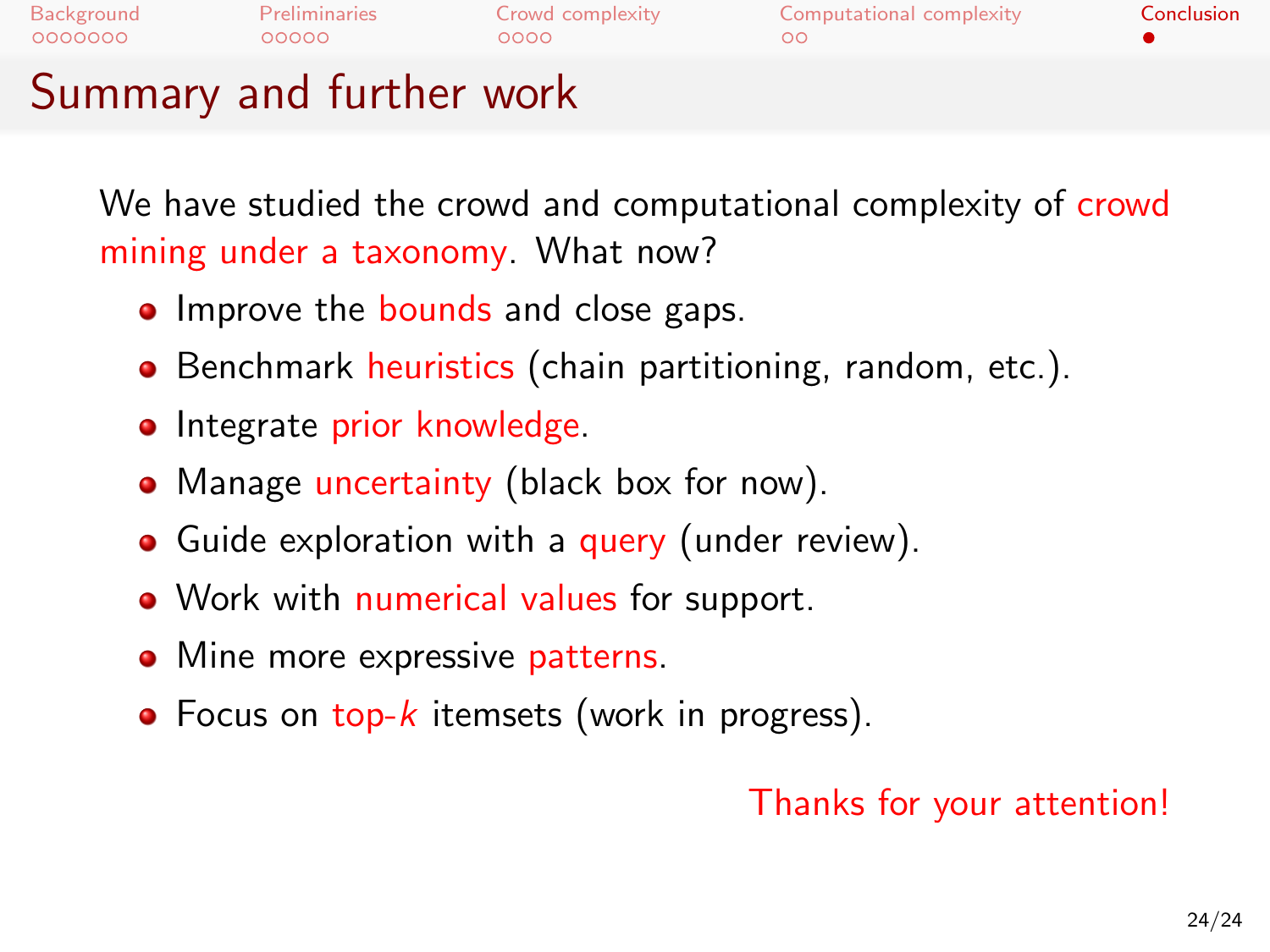[Additional material](#page-25-0)

## Greedy algorithms

|                                                                                                                                                        | nil |
|--------------------------------------------------------------------------------------------------------------------------------------------------------|-----|
| • Querying an element of the chain may remove<br>$<$ 1/2 possible solutions.                                                                           | ล1  |
| • Querying the isolated element b will remove<br>exactly $1/2$ solution.                                                                               | a2  |
| • However, querying <i>b</i> classifies far less itemsets.<br>$\Rightarrow$ Classifying many itemsets isn't the same as<br>eliminating many solutions. | aЗ  |
| Finding the greedy-best-split item is $\mathsf{FP}^{\#P}$ -hard.                                                                                       | a4  |
|                                                                                                                                                        | ab  |

<span id="page-25-0"></span>b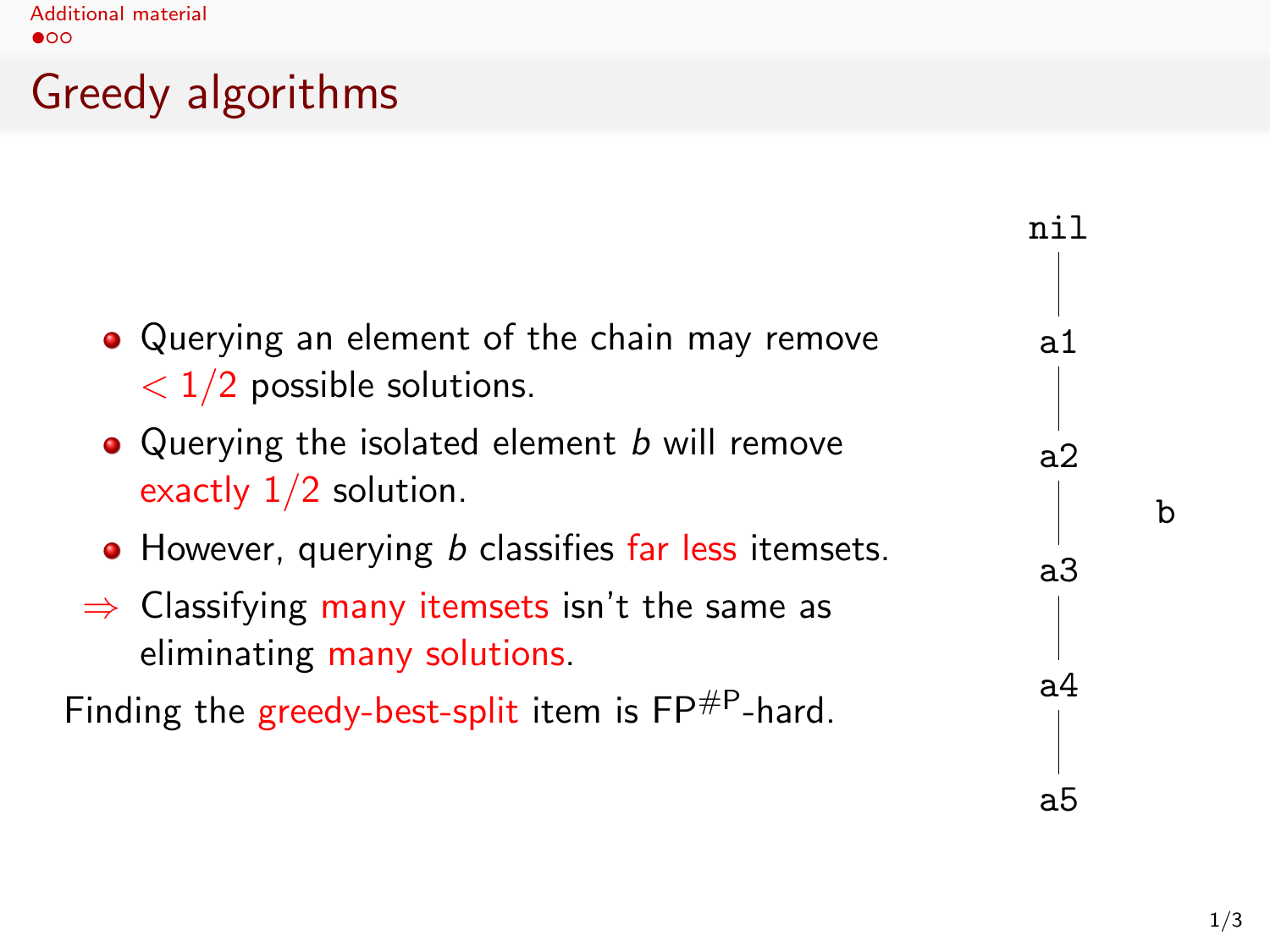### Restricted itemsets

• Asking about large itemsets is irrelevant.

"Do you often go cycling and running while drinking coffee and having lunch with orange juice on alternate Wednesdays?"

- If the itemset size is bounded by a constant,  $I(\Psi)$  is tractable.
- $\Rightarrow$  The crowd complexity  $\Theta(\log |S(\Psi)|)$  is tractable too.